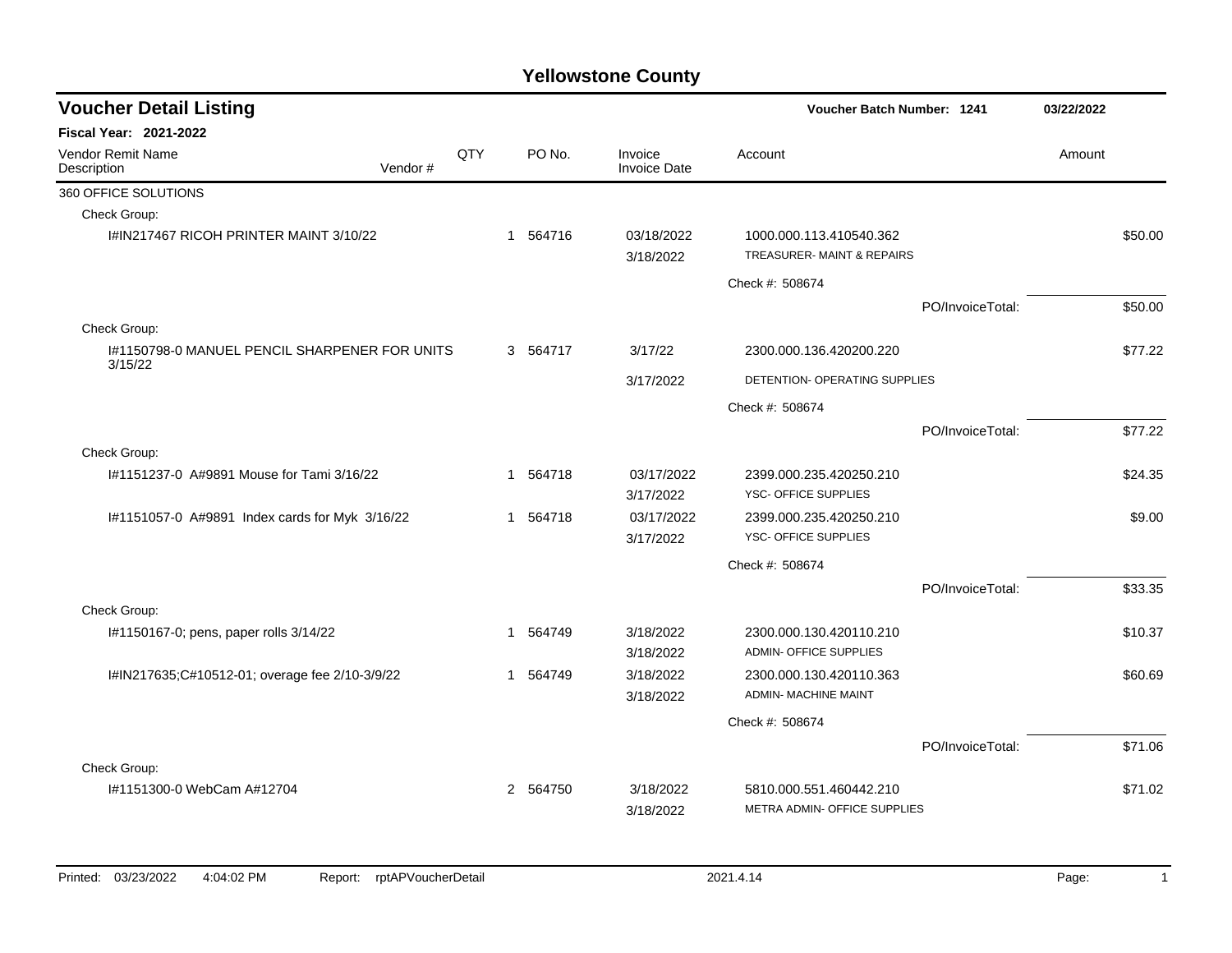|                                                       |         |     |   |          | <b>Yellowstone County</b>      |                                      |            |
|-------------------------------------------------------|---------|-----|---|----------|--------------------------------|--------------------------------------|------------|
| <b>Voucher Detail Listing</b>                         |         |     |   |          |                                | Voucher Batch Number: 1241           | 03/22/2022 |
| <b>Fiscal Year: 2021-2022</b>                         |         |     |   |          |                                |                                      |            |
| Vendor Remit Name<br>Description                      | Vendor# | QTY |   | PO No.   | Invoice<br><b>Invoice Date</b> | Account                              | Amount     |
| I#1150297-0 Toner A#12704                             |         |     |   | 1 564750 | 3/18/2022                      | 5810.000.552.460442.220              | \$126.99   |
|                                                       |         |     |   |          | 3/18/2022                      | METRA FACILITIES- OPERATING SUPPLIES |            |
| I#1150297-0 Marker A#12704                            |         |     | 1 | 564750   | 3/18/2022                      | 5810.000.551.460442.210              | \$12.88    |
|                                                       |         |     |   |          | 3/18/2022                      | METRA ADMIN- OFFICE SUPPLIES         |            |
| #1151021-0 HP Ink Cart A#12704                        |         |     |   | 2 564750 | 3/18/2022                      | 5810.000.552.460442.220              | \$88.18    |
|                                                       |         |     |   |          | 3/18/2022                      | METRA FACILITIES- OPERATING SUPPLIES |            |
|                                                       |         |     |   |          |                                | Check #: 508674                      |            |
|                                                       |         |     |   |          |                                | PO/InvoiceTotal:                     | \$299.07   |
|                                                       |         |     |   |          |                                | Vendor Total:                        | \$530.70   |
| ACE HARDWARE.                                         | 002250  |     |   |          |                                |                                      |            |
| Check Group:                                          |         |     |   |          |                                |                                      |            |
| I#223056/1 Keys 3/7/22 A#1113                         |         |     |   | 1 564706 | 03/17/2022                     | 5810.000.552.460442.220              | \$7.77     |
|                                                       |         |     |   |          | 3/17/2022                      | METRA FACILITIES- OPERATING SUPPLIES |            |
| I#223080/1 Screws & Hammer 3/7/22 A#1113              |         |     | 1 | 564706   | 03/17/2022                     | 5810.000.552.460442.220              | \$31.98    |
|                                                       |         |     |   |          | 3/17/2022                      | METRA FACILITIES- OPERATING SUPPLIES |            |
| I#222906/1 Flex Connector 3/1/22 A#1113               |         |     | 1 | 564706   | 03/17/2022                     | 5810.000.552.460442.365              | \$6.99     |
|                                                       |         |     |   |          | 3/17/2022                      | METRA FACILITIES- GROUND MAINT       |            |
| I#222836/1 Flashlight, Timer, Ext Cord 2/26/22 A#1113 |         |     | 1 | 564706   | 03/17/2022                     | 5810.000.552.460442.220              | \$92.97    |
|                                                       |         |     |   |          | 3/17/2022                      | METRA FACILITIES- OPERATING SUPPLIES |            |
| I#223054/1 Ext Cords 3/7/22 A#1113                    |         |     | 1 | 564706   | 03/17/2022                     | 5810.000.552.460442.220              | \$284.92   |
|                                                       |         |     |   |          | 3/17/2022                      | METRA FACILITIES- OPERATING SUPPLIES |            |
|                                                       |         |     |   |          |                                | Check #: 508675                      |            |
|                                                       |         |     |   |          |                                | PO/InvoiceTotal:                     | \$424.63   |
|                                                       |         |     |   |          |                                | Vendor Total:                        | \$424.63   |
| ALLIANT INSURANCE SERVICES INC - 8377                 |         |     |   |          |                                |                                      |            |
| Check Group:                                          |         |     |   |          |                                |                                      |            |
| I#1910587, Acct#YELLCOU-02, consulting fee for March  |         |     | 1 | 564759   | 03/18/2022                     | 6050.000.601.500700.398              | \$5,000.00 |
| 2022                                                  |         |     |   |          | 3/18/2022                      | HEALTH INSUR- ADVISOR CONTRACT       |            |
|                                                       |         |     |   |          |                                |                                      |            |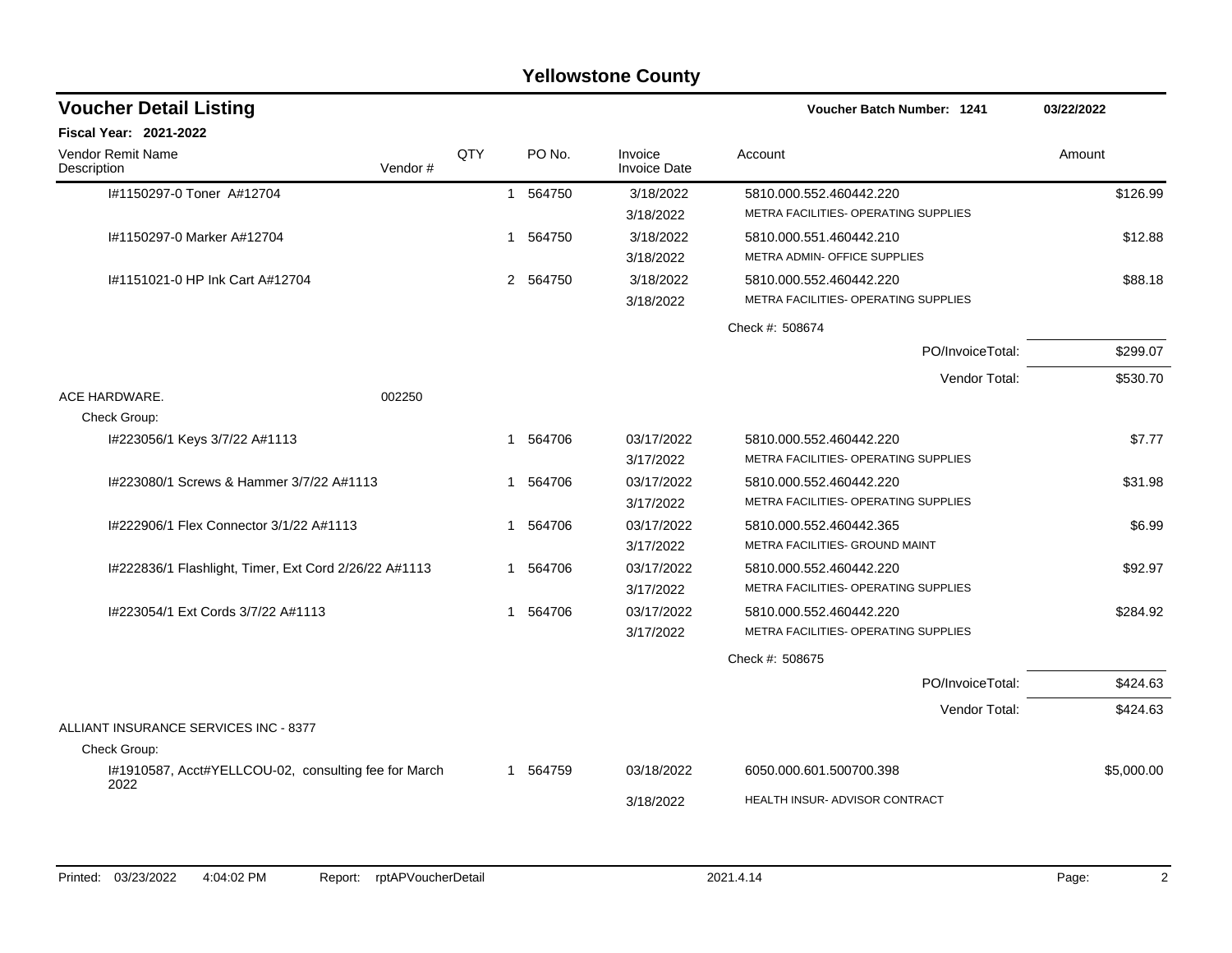| <b>Voucher Detail Listing</b>                                              |         |     |              |          |                                | Voucher Batch Number: 1241                              |                  | 03/22/2022 |
|----------------------------------------------------------------------------|---------|-----|--------------|----------|--------------------------------|---------------------------------------------------------|------------------|------------|
| <b>Fiscal Year: 2021-2022</b>                                              |         |     |              |          |                                |                                                         |                  |            |
| Vendor Remit Name<br>Description                                           | Vendor# | QTY |              | PO No.   | Invoice<br><b>Invoice Date</b> | Account                                                 |                  | Amount     |
| I#1910587, Acct#YELLCOU-02, monthly Alliant Analytics<br><b>March 2022</b> |         |     | $\mathbf{1}$ | 564759   | 03/18/2022                     | 6050.000.601.500700.350                                 |                  | \$810.00   |
|                                                                            |         |     |              |          | 3/18/2022                      | HEALTH INSUR- PROFESSIONAL SERVICES                     |                  |            |
|                                                                            |         |     |              |          |                                | Check #: 508676                                         |                  |            |
|                                                                            |         |     |              |          |                                |                                                         | PO/InvoiceTotal: | \$5,810.00 |
|                                                                            |         |     |              |          |                                |                                                         | Vendor Total:    | \$5,810.00 |
| ALLIED CONTROL & MECHANICAL<br>Check Group:                                | 001070  |     |              |          |                                |                                                         |                  |            |
| I#7246 Storage Heater Svc Call 3/14/22                                     |         |     | 1            | 564704   | 03/18/2022<br>3/18/2022        | 5811.000.552.460442.369<br>FACILITIES- BUILDING REPAIRS |                  | \$841.19   |
|                                                                            |         |     |              |          |                                | Check #: 508677                                         |                  |            |
|                                                                            |         |     |              |          |                                |                                                         | PO/InvoiceTotal: | \$841.19   |
|                                                                            |         |     |              |          |                                |                                                         | Vendor Total:    | \$841.19   |
| ALTERNATIVES INC                                                           | 001245  |     |              |          |                                |                                                         |                  |            |
| Check Group:                                                               |         |     |              |          |                                |                                                         |                  |            |
| I#PSA M/COVID-F SUBS FEB 2022 3/11/22                                      |         |     |              | 1 564705 | 03/17/2022<br>3/17/2022        | 1000.000.121.410340.399<br>JP- PSA PROGRAM              |                  | \$594.00   |
|                                                                            |         |     |              |          |                                | Check #: 508678                                         |                  |            |
|                                                                            |         |     |              |          |                                |                                                         | PO/InvoiceTotal: | \$594.00   |
|                                                                            |         |     |              |          |                                |                                                         | Vendor Total:    | \$594.00   |
| ARCHIE COCHRANE MOTORS<br>Check Group:                                     | 001410  |     |              |          |                                |                                                         |                  |            |
| I#1001398/1; front brake pads & rotors 3/1/22                              |         |     |              | 1 564733 | 03/18/2022                     | 2300.000.132.420150.361                                 |                  | \$369.91   |
|                                                                            |         |     |              |          | 3/18/2022                      | PATROL- VEHICLE REPAIRS                                 |                  |            |
|                                                                            |         |     |              |          |                                | Check #: 508679                                         |                  |            |
|                                                                            |         |     |              |          |                                |                                                         | PO/InvoiceTotal: | \$369.91   |
|                                                                            |         |     |              |          |                                |                                                         | Vendor Total:    | \$369.91   |
| BEARTOOTH EMS RESCUE<br>$\sim$ $\sim$ $\sim$                               |         |     |              |          |                                |                                                         |                  |            |

Check Group: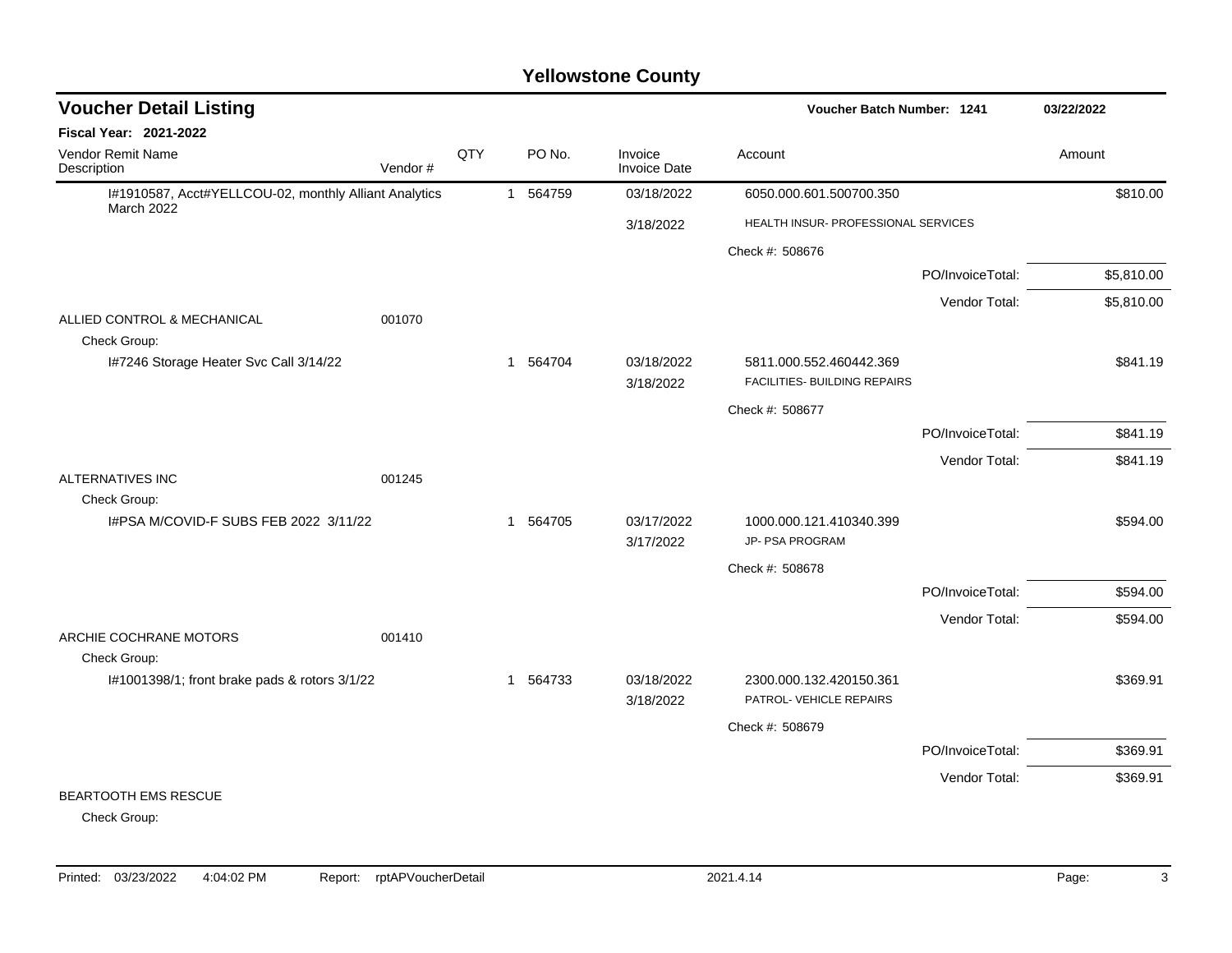|                                          |         |     |              |           | <b>Yellowstone County</b>      |                                                                                  |            |
|------------------------------------------|---------|-----|--------------|-----------|--------------------------------|----------------------------------------------------------------------------------|------------|
| <b>Voucher Detail Listing</b>            |         |     |              |           |                                | Voucher Batch Number: 1241                                                       | 03/22/2022 |
| <b>Fiscal Year: 2021-2022</b>            |         |     |              |           |                                |                                                                                  |            |
| Vendor Remit Name<br>Description         | Vendor# | QTY |              | PO No.    | Invoice<br><b>Invoice Date</b> | Account                                                                          | Amount     |
| I#1206 KB Transport Warmsprings 1/26/22  |         |     | $\mathbf{1}$ | 564728    | 03/17/2022                     | 1000.000.199.420050.372                                                          | \$524.32   |
|                                          |         |     |              |           | 3/17/2022                      | INVOL COMMITMENT TRANSPORTATION                                                  |            |
| I#1203 NR Transport Warmsprings 12/28/21 |         |     | 1            | 564728    | 03/17/2022<br>3/17/2022        | 1000.000.199.420050.372<br>INVOL COMMITMENT TRANSPORTATION                       | \$487.42   |
|                                          |         |     |              |           |                                | Check #: 508680                                                                  |            |
|                                          |         |     |              |           |                                | PO/InvoiceTotal:                                                                 | \$1.011.74 |
|                                          |         |     |              |           |                                | Vendor Total:                                                                    | \$1,011.74 |
| <b>BILLINGS CLINIC</b><br>Check Group:   |         |     |              |           |                                |                                                                                  |            |
| I#548823576-1 SANE KIT 3/17/22           |         |     |              | 1 564715  | 03/17/2022<br>3/17/2022        | 2300.000.131.420140.202<br>DETECTIVES- EXPENSE OF INVEST                         | \$600.00   |
|                                          |         |     |              |           |                                | Check #: 508681                                                                  |            |
|                                          |         |     |              |           |                                | PO/InvoiceTotal:                                                                 | \$600.00   |
|                                          |         |     |              |           |                                | Vendor Total:                                                                    | \$600.00   |
| BMI                                      |         |     |              |           |                                |                                                                                  |            |
| Check Group:                             |         |     |              |           |                                |                                                                                  |            |
| I#42183550 Membership A#3512463          |         |     |              | 1 564731  | 03/17/2022<br>3/17/2022        | 5810.000.555.460442.398<br>METRA MARKETING- VARIABLE CONTRACT<br><b>SERVICES</b> | \$150.00   |
|                                          |         |     |              |           |                                | Check #: 508682                                                                  |            |
|                                          |         |     |              |           |                                | PO/InvoiceTotal:                                                                 | \$150.00   |
|                                          |         |     |              |           |                                | Vendor Total:                                                                    | \$150.00   |
| BOB BARKER COMPANY, INC                  | 001977  |     |              |           |                                |                                                                                  |            |
| Check Group:<br>1#1741932 SHIRT SZ 6XL   |         |     | 5            | 564710    | 03/17/2022                     | 2300.000.136.420200.226                                                          | \$187.80   |
|                                          |         |     |              |           | 3/17/2022                      | DETENTION- CLOTHING & UNIFORMS                                                   |            |
| #1741932 PANTY SZ 5                      |         |     | 20           | 564710    | 03/17/2022                     | 2300.000.136.420200.226                                                          | \$170.00   |
|                                          |         |     |              |           | 3/17/2022                      | DETENTION- CLOTHING & UNIFORMS                                                   |            |
| I#1741932 BRA SZ 42                      |         |     |              | 20 564710 | 03/17/2022                     | 2300.000.136.420200.226                                                          | \$378.00   |
|                                          |         |     |              |           | 3/17/2022                      | DETENTION- CLOTHING & UNIFORMS                                                   |            |
|                                          |         |     |              |           |                                |                                                                                  |            |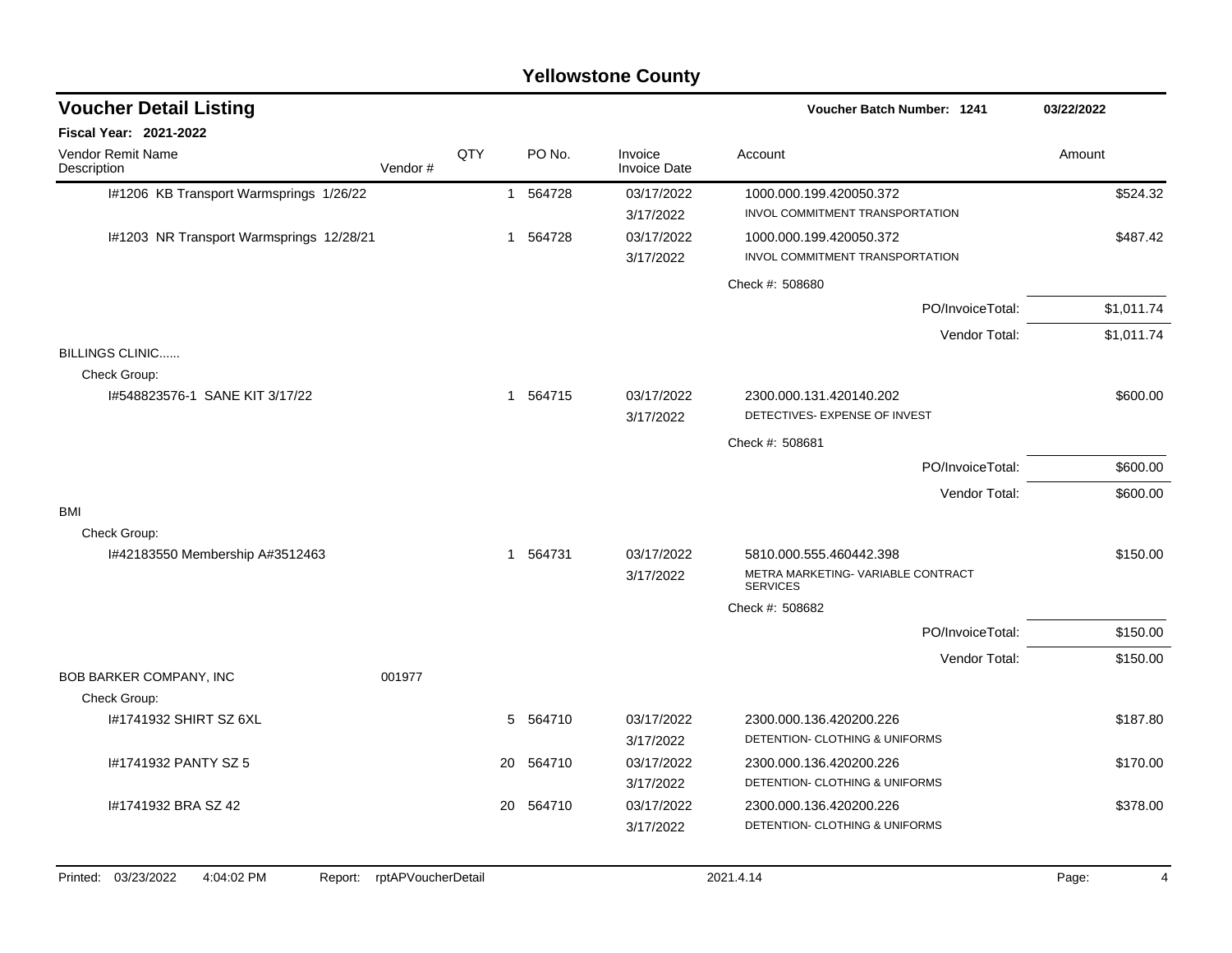|                                                        |                            |     |    |          | <b>Yellowstone County</b>      |                                                                     |                  |            |
|--------------------------------------------------------|----------------------------|-----|----|----------|--------------------------------|---------------------------------------------------------------------|------------------|------------|
| <b>Voucher Detail Listing</b>                          |                            |     |    |          |                                | Voucher Batch Number: 1241                                          |                  | 03/22/2022 |
| <b>Fiscal Year: 2021-2022</b>                          |                            |     |    |          |                                |                                                                     |                  |            |
| Vendor Remit Name<br>Description                       | Vendor#                    | QTY |    | PO No.   | Invoice<br><b>Invoice Date</b> | Account                                                             |                  | Amount     |
| 1#1741932 SHIRT SZ 3XL                                 |                            |     |    | 9 564710 | 03/17/2022<br>3/17/2022        | 2300.000.136.420200.226<br>DETENTION- CLOTHING & UNIFORMS           |                  | \$53.73    |
| I#1741932 SHIRT SZ 8XL                                 |                            |     |    | 4 564710 | 03/17/2022<br>3/17/2022        | 2300.000.136.420200.226<br>DETENTION- CLOTHING & UNIFORMS           |                  | \$173.28   |
| I#1741932 SHIRT SZ 8XL                                 |                            |     | 43 | 564710   | 03/17/2022<br>3/17/2022        | 2300.000.136.420200.226<br>DETENTION- CLOTHING & UNIFORMS           |                  | \$320.78   |
|                                                        |                            |     |    |          |                                | Check #: 508683                                                     |                  |            |
|                                                        |                            |     |    |          |                                |                                                                     | PO/InvoiceTotal: | \$1,283.59 |
|                                                        |                            |     |    |          |                                |                                                                     | Vendor Total:    | \$1,283.59 |
| <b>BOBCAT OF BIG SKY INC</b>                           |                            |     |    |          |                                |                                                                     |                  |            |
| Check Group:<br>I#86666 Lever, Bushing 3/2/22 A#00558  |                            |     |    | 1 564714 | 03/17/2022<br>3/17/2022        | 5810.000.552.460442.369<br>METRA FACILITIES- BUILDING/EQUIP REPAIRS |                  | \$89.94    |
|                                                        |                            |     |    |          |                                | Check #: 508684                                                     |                  |            |
|                                                        |                            |     |    |          |                                |                                                                     | PO/InvoiceTotal: | \$89.94    |
|                                                        |                            |     |    |          |                                |                                                                     | Vendor Total:    | \$89.94    |
| BOFTO, SAM                                             |                            |     |    |          |                                |                                                                     |                  |            |
| Check Group:<br>I#PER DIEM JAIL COM MEETING 4/4-4/6/22 |                            |     | 1  | 564720   | 03/17/2022                     | 2300.000.136.420200.370                                             |                  | \$63.00    |
|                                                        |                            |     |    |          | 3/17/2022                      | DETENTION- TRAVEL                                                   |                  |            |
|                                                        |                            |     |    |          |                                | Check #: 508685                                                     |                  |            |
|                                                        |                            |     |    |          |                                |                                                                     | PO/InvoiceTotal: | \$63.00    |
| BROWN'S AUTO SERVICE INC<br>Check Group:               | 034065                     |     |    |          |                                |                                                                     | Vendor Total:    | \$63.00    |
| l#158765; Car #26 trans.svc. 3/2/22                    |                            |     |    | 1 564740 | 03/18/2022<br>3/18/2022        | 2300.000.132.420150.361<br>PATROL- VEHICLE REPAIRS                  |                  | \$593.90   |
|                                                        |                            |     |    |          |                                | Check #: 508686                                                     |                  |            |
|                                                        |                            |     |    |          |                                |                                                                     | PO/InvoiceTotal: | \$593.90   |
|                                                        |                            |     |    |          |                                |                                                                     | Vendor Total:    | \$593.90   |
| Printed: 03/23/2022<br>4:04:02 PM                      | Report: rptAPVoucherDetail |     |    |          |                                | 2021.4.14                                                           |                  | 5<br>Page: |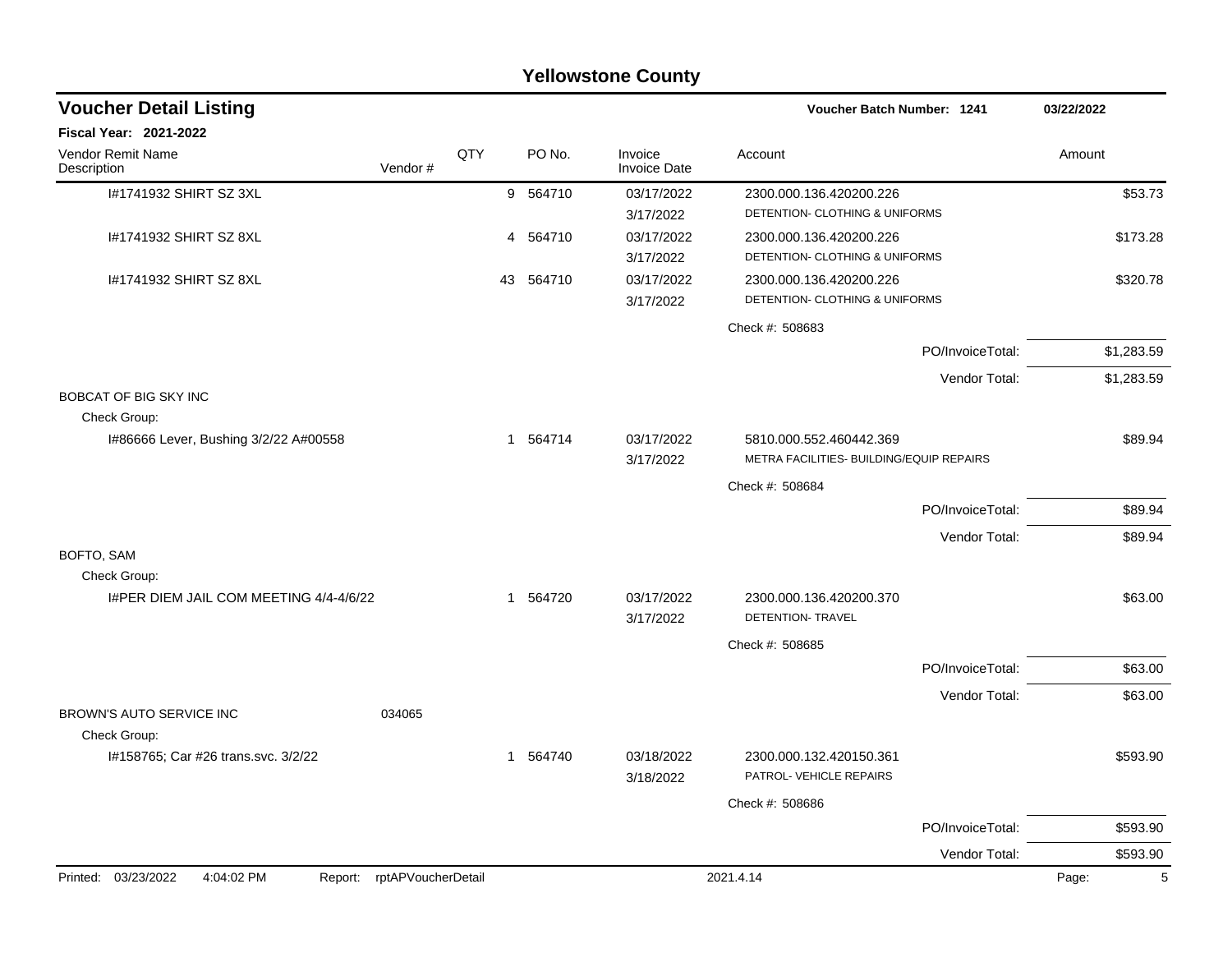| <b>Voucher Detail Listing</b>        |         |     |              |          |                                | <b>Voucher Batch Number: 1241</b> |                  | 03/22/2022 |          |
|--------------------------------------|---------|-----|--------------|----------|--------------------------------|-----------------------------------|------------------|------------|----------|
| <b>Fiscal Year: 2021-2022</b>        |         |     |              |          |                                |                                   |                  |            |          |
| Vendor Remit Name<br>Description     | Vendor# | QTY |              | PO No.   | Invoice<br><b>Invoice Date</b> | Account                           |                  | Amount     |          |
| <b>CAPITAL ONE</b>                   |         |     |              |          |                                |                                   |                  |            |          |
| Check Group:                         |         |     |              |          |                                |                                   |                  |            |          |
| I#646363 SAMS CLUB                   |         |     | $\mathbf{1}$ | 564721   | 03/17/2022                     | 2300.000.136.420200.220           |                  |            | \$37.70  |
|                                      |         |     |              |          | 3/17/2022                      | DETENTION- OPERATING SUPPLIES     |                  |            |          |
| I#646363 SAMS CLUB                   |         |     | $\mathbf{1}$ | 564721   | 03/17/2022                     | 2300.000.136.420200.220           |                  |            | \$407.10 |
|                                      |         |     |              |          | 3/17/2022                      | DETENTION- OPERATING SUPPLIES     |                  |            |          |
| I#646363 WALMART                     |         |     | $\mathbf{1}$ | 564721   | 03/17/2022                     | 2300.000.136.420200.220           |                  |            | \$183.27 |
|                                      |         |     |              |          | 3/17/2022                      | DETENTION- OPERATING SUPPLIES     |                  |            |          |
|                                      |         |     |              |          |                                | Check #: 508687                   |                  |            |          |
|                                      |         |     |              |          |                                |                                   | PO/InvoiceTotal: |            | \$628.07 |
|                                      |         |     |              |          |                                |                                   | Vendor Total:    |            | \$628.07 |
| CARQUEST AUTO PARTS.                 | 006210  |     |              |          |                                |                                   |                  |            |          |
| Check Group:                         |         |     |              |          |                                |                                   |                  |            |          |
| I#1935-668926/oil 3/15/22            |         |     |              | 1 564703 | 03/17/2022                     | 2140.000.403.431100.230           |                  |            | \$87.92  |
|                                      |         |     |              |          | 3/17/2022                      | WEED- REPAIR & MAINT SUPPLIES     |                  |            |          |
| 2% discount on invoice #1935-668926  |         |     | $\mathbf{1}$ | 564703   | 03/17/2022                     | 2140.000.403.431100.230           |                  |            | (\$1.76) |
|                                      |         |     |              |          | 3/17/2022                      | WEED- REPAIR & MAINT SUPPLIES     |                  |            |          |
|                                      |         |     |              |          |                                | Check #: 508688                   |                  |            |          |
|                                      |         |     |              |          |                                |                                   | PO/InvoiceTotal: |            | \$86.16  |
|                                      |         |     |              |          |                                |                                   | Vendor Total:    |            | \$86.16  |
| CENTURYLINK.                         |         |     |              |          |                                |                                   |                  |            |          |
| Check Group:                         |         |     |              |          |                                |                                   |                  |            |          |
| A#89876701 #284537080 3/8/22 DID Svc |         |     |              | 1 564748 | 03/18/2022                     | 5810.000.552.460442.345           |                  |            | \$7.54   |
|                                      |         |     |              |          | 3/18/2022                      | METRA FACILITIES- PHONE           |                  |            |          |
|                                      |         |     |              |          |                                | Check #: 508689                   |                  |            |          |
|                                      |         |     |              |          |                                |                                   | PO/InvoiceTotal: |            | \$7.54   |
|                                      |         |     |              |          |                                |                                   | Vendor Total:    |            | \$7.54   |
| CENTURYLINK                          |         |     |              |          |                                |                                   |                  |            |          |

Check Group: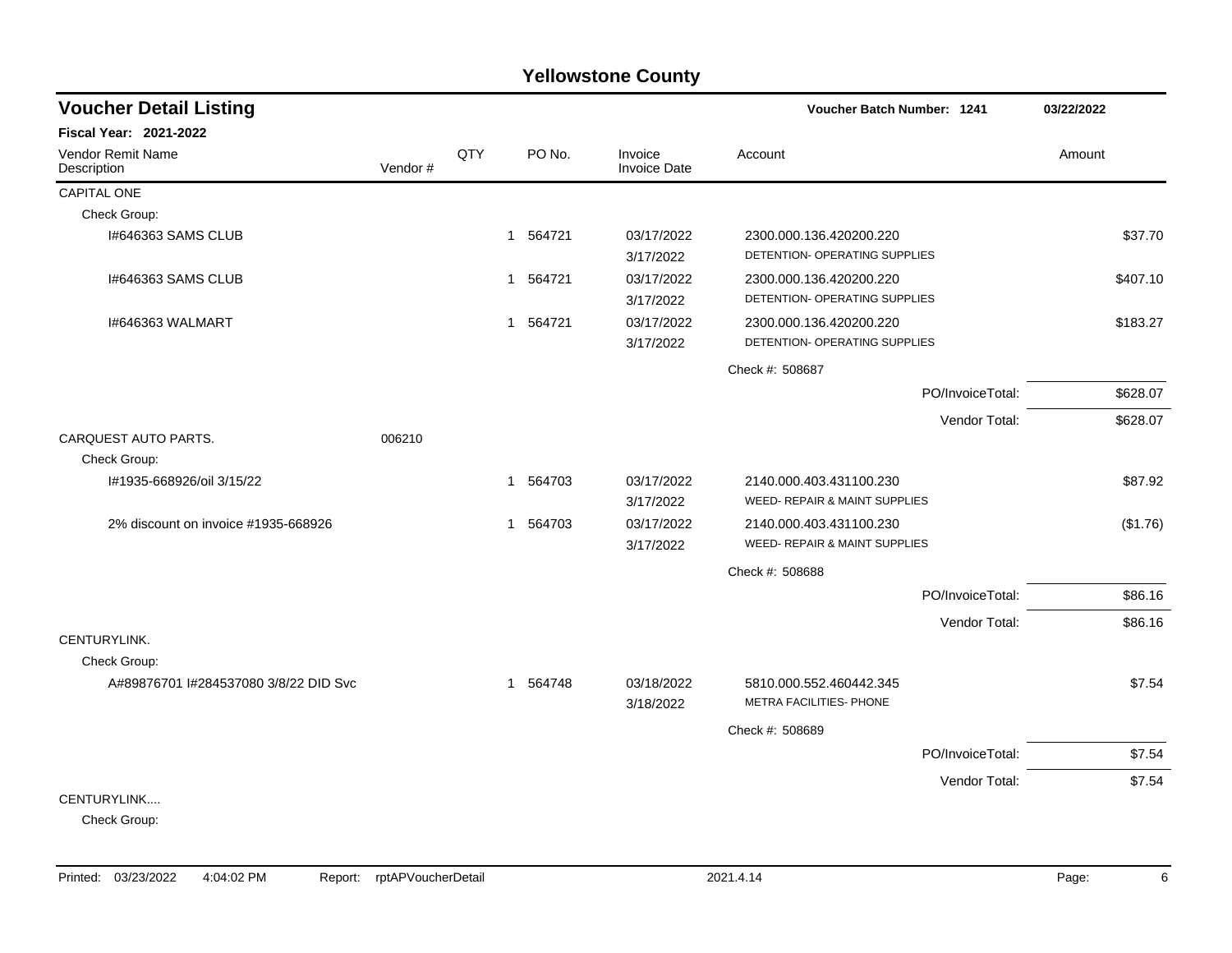| <b>Yellowstone County</b> |  |  |
|---------------------------|--|--|
|---------------------------|--|--|

| <b>Voucher Detail Listing</b>                |                    |     |              |          |                                | <b>Voucher Batch Number: 1241</b>                            | 03/22/2022              |
|----------------------------------------------|--------------------|-----|--------------|----------|--------------------------------|--------------------------------------------------------------|-------------------------|
| Fiscal Year: 2021-2022                       |                    |     |              |          |                                |                                                              |                         |
| <b>Vendor Remit Name</b><br>Description      | Vendor#            | QTY |              | PO No.   | Invoice<br><b>Invoice Date</b> | Account                                                      | Amount                  |
| A#406-652-0565 439B PHONE 3-1-22             |                    |     |              | 1 564723 | 3/17/2022                      | 2256.000.407.420501.345                                      | \$54.69                 |
|                                              |                    |     |              |          | 3/17/2022                      | <b>BLIGHT- TELEPHONE &amp; TECHNOLOGY</b>                    |                         |
|                                              |                    |     |              |          |                                | Check #: 508690                                              |                         |
|                                              |                    |     |              |          |                                | PO/InvoiceTotal:                                             | \$54.69                 |
| Check Group:                                 |                    |     |              |          |                                |                                                              |                         |
| a#406-628-9337-450B March charges 3/1/22     |                    |     | 1            | 564724   | 03/18/2022<br>3/18/2022        | 1000.000.113.410540.345<br>TREASURER- TELEPHONE & TECHNOLOGY | \$54.69                 |
| <b>LATE FEE</b>                              |                    |     | $\mathbf 1$  | 564724   | 03/18/2022                     | 1000.000.113.410540.345                                      | \$15.00                 |
|                                              |                    |     |              |          | 3/18/2022                      | TREASURER- TELEPHONE & TECHNOLOGY                            |                         |
|                                              |                    |     |              |          |                                | Check #: 508690                                              |                         |
|                                              |                    |     |              |          |                                | PO/InvoiceTotal:                                             | \$69.69                 |
| Check Group:                                 |                    |     |              |          |                                |                                                              |                         |
| A#M4062458602-732M Circuit 3/1/22            |                    |     | $\mathbf{1}$ | 564725   | 03/17/2022                     | 5810.000.552.460442.345                                      | \$449.44                |
|                                              |                    |     |              |          | 3/17/2022                      | METRA FACILITIES- PHONE                                      |                         |
| A#4062566815-417B Choice Bus Line 3/1/22     |                    |     | 1            | 564725   | 03/17/2022                     | 5810.000.552.460442.345                                      | \$55.76                 |
|                                              |                    |     |              |          | 3/17/2022                      | METRA FACILITIES- PHONE                                      |                         |
| A#4062940296-422B Choice Bus Line 3/1/22     |                    |     | 1            | 564725   | 03/17/2022                     | 5810.000.552.460442.345<br><b>METRA FACILITIES- PHONE</b>    | \$188.85                |
|                                              |                    |     |              |          | 3/17/2022                      |                                                              |                         |
|                                              |                    |     |              |          |                                | Check #: 508690                                              |                         |
|                                              |                    |     |              |          |                                | PO/InvoiceTotal:                                             | \$694.05                |
| Check Group:                                 |                    |     |              | 564753   | 03/21/2022                     | 2300.000.132.420155.345                                      |                         |
| A#4063730984-430B; credit adj. range 3/1/22  |                    |     | 1            |          | 3/21/2022                      | TRAINING FACILITY-TELEPHONE & TECHNOLOGY                     | (\$15.20)               |
| A#4062566837-425B; Records 3/1/22            |                    |     | 1            | 564753   | 03/21/2022                     | 2300.000.134.420170.345                                      | \$100.84                |
|                                              |                    |     |              |          | 3/21/2022                      | RECORDS- TELEPHONE & TECHNOLOGY                              |                         |
| A#4063730984-430B; Range 3/1/22              |                    |     | 1            | 564753   | 03/21/2022                     | 2300.000.132.420155.345                                      | \$55.76                 |
|                                              |                    |     |              |          | 3/21/2022                      | TRAINING FACILITY-TELEPHONE & TECHNOLOGY                     |                         |
| A#4062940066-433B; Evidence 3/1/22           |                    |     | 1            | 564753   | 03/21/2022                     | 2300.000.131.420140.345                                      | \$98.70                 |
|                                              |                    |     |              |          | 3/21/2022                      | DETECTIVES- TELEPHONE & TECHNOLOGY                           |                         |
|                                              |                    |     |              |          |                                | Check #: 508690                                              |                         |
|                                              |                    |     |              |          |                                |                                                              |                         |
| Printed: 03/23/2022<br>4:04:02 PM<br>Report: | rptAPVoucherDetail |     |              |          |                                | 2021.4.14                                                    | $\overline{7}$<br>Page: |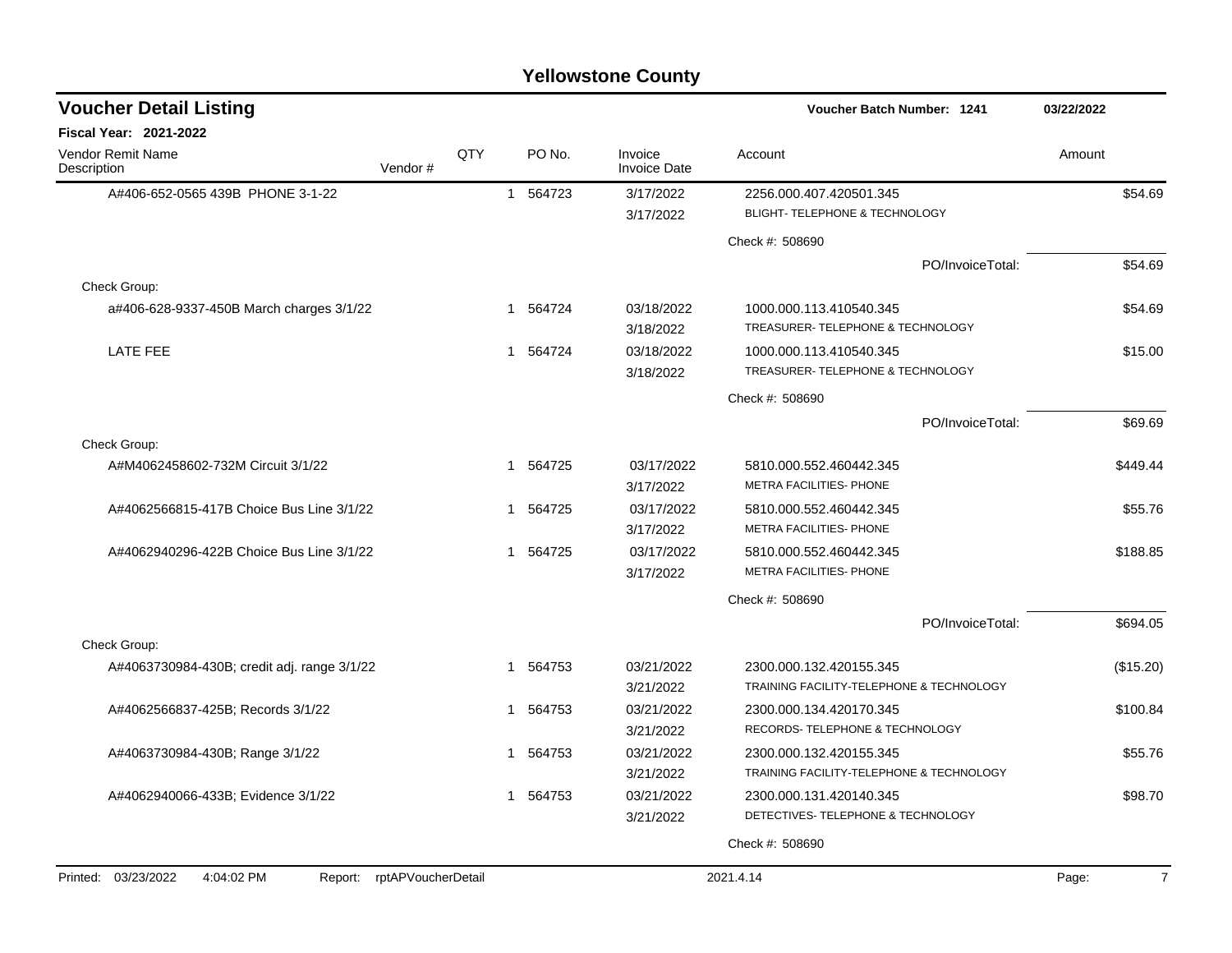| <b>Voucher Detail Listing</b>                                                                                                                           |         |     |             |                                | Voucher Batch Number: 1241            | 03/22/2022 |
|---------------------------------------------------------------------------------------------------------------------------------------------------------|---------|-----|-------------|--------------------------------|---------------------------------------|------------|
| <b>Fiscal Year: 2021-2022</b>                                                                                                                           |         |     |             |                                |                                       |            |
| <b>Vendor Remit Name</b><br>Description                                                                                                                 | Vendor# | QTY | PO No.      | Invoice<br><b>Invoice Date</b> | Account                               | Amount     |
|                                                                                                                                                         |         |     |             |                                | PO/InvoiceTotal:                      | \$240.10   |
|                                                                                                                                                         |         |     |             |                                | Vendor Total:                         | \$1,058.53 |
| CLERK OF DISTRICT COURT.                                                                                                                                | 021820  |     |             |                                |                                       |            |
| Check Group:                                                                                                                                            |         |     |             |                                |                                       |            |
| Excess Sale Proceeds DV 18 1386<br>#22000132 NewRez LLC v. Geenen Ck. #20223187<br>Tompkins Street, Inc A101-99364 - for deposit with District<br>Court |         |     | 564739<br>1 | 03/18/2022                     | 7151.000.000.021250.000               | \$1,386.20 |
|                                                                                                                                                         |         |     |             | 3/18/2022                      | SHERIFF WRITS & NOTICES DUE TO OTHERS |            |
|                                                                                                                                                         |         |     |             |                                | Check #: 508691                       |            |
|                                                                                                                                                         |         |     |             |                                | PO/InvoiceTotal:                      | \$1,386.20 |
|                                                                                                                                                         |         |     |             |                                | Vendor Total:                         | \$1,386.20 |
| CSI INC                                                                                                                                                 |         |     |             |                                |                                       |            |
| Check Group:                                                                                                                                            |         |     |             |                                |                                       |            |
| I#1594, 2/21/22, SNOW PLOW                                                                                                                              |         |     | 1 564744    | 03/18/2022                     | 2635.000.000.430200.362               | \$195.00   |
|                                                                                                                                                         |         |     |             | 3/18/2022                      | RSID 713M ROAD MAINT & REPAIRS        |            |
| I#1594, 2/21/22, SNOW PLOW                                                                                                                              |         |     | 564744<br>1 | 03/18/2022                     | 2637.000.000.430200.362               | \$195.00   |
|                                                                                                                                                         |         |     |             | 3/18/2022                      | RSID 715M ROAD MAINT & REPAIRS        |            |
|                                                                                                                                                         |         |     |             |                                | Check #: 508692                       |            |
|                                                                                                                                                         |         |     |             |                                | PO/InvoiceTotal:                      | \$390.00   |
|                                                                                                                                                         |         |     |             |                                | Vendor Total:                         | \$390.00   |
| E & JK ENTERPRISES INC                                                                                                                                  |         |     |             |                                |                                       |            |
| Check Group:                                                                                                                                            |         |     |             |                                |                                       |            |
| I#Q614352 DEPOSIT PICKUPS FEB 22                                                                                                                        |         |     | 564713<br>1 | 03/17/2022                     | 1000.000.113.410540.398               | \$308.00   |
|                                                                                                                                                         |         |     |             | 3/17/2022                      | TREASURER-VARIABLE CONTRACT SERVICE   |            |
|                                                                                                                                                         |         |     |             |                                | Check #: 508693                       |            |
|                                                                                                                                                         |         |     |             |                                | PO/InvoiceTotal:                      | \$308.00   |
|                                                                                                                                                         |         |     |             |                                | Vendor Total:                         | \$308.00   |
| <b>ECONOPRINT</b>                                                                                                                                       |         |     |             |                                |                                       |            |
| Check Group:                                                                                                                                            |         |     |             |                                |                                       |            |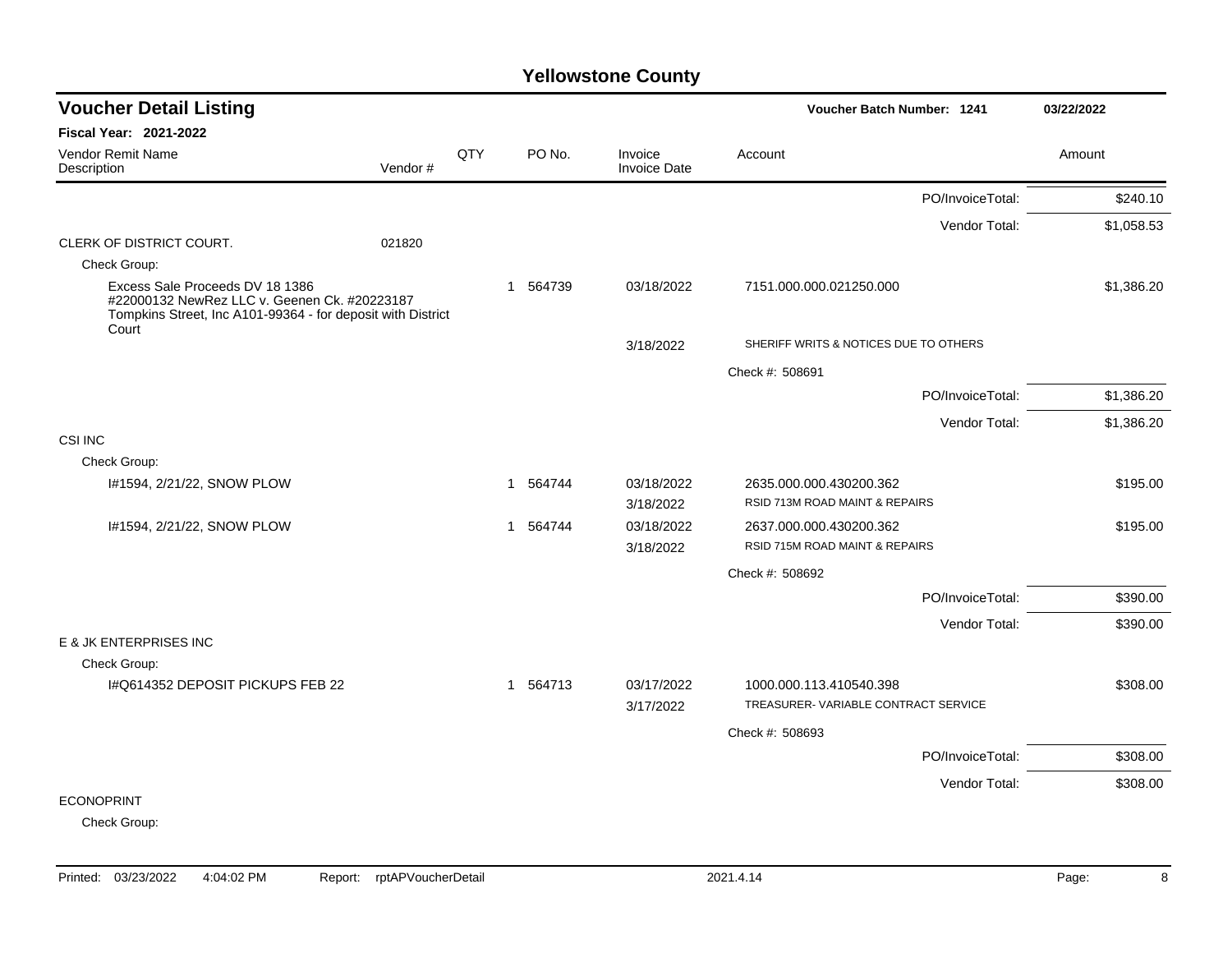### INV#313645 - Envelopes 3/17/22 1 564751 03/18/2022 1000.000.121.410340.210 \$353.65 3/18/2022 JP- OFFICE SUPPLIES Check #: 508694 PO/InvoiceTotal: \$353.65 Vendor Total: \$353.65 ENTERPRISE RENT A CAR . Check Group: I#750049387488 A#63A6230 RA#5JWZP3 1/18-2/17/22 (Poe) 1 564755 03/18/2022 2391.000.428.420140.530 \$810.00 3/18/2022 LOCAL DRUG FORF- RENT/LEASE I#750049375897 A#63A6230 RA#5JX76D 1/29-2/28/22 (Bodine) 1 564755 03/18/2022 2391.000.428.420140.530 \$810.00 3/18/2022 LOCAL DRUG FORF- RENT/LEASE Check #: 508695 PO/InvoiceTotal: \$1,620.00 Vendor Total: \$1,620.00 FRIEDEL LLC Check Group: I#PSA M/COVID-F Subs FEB 2022 3/10/22 1 1 564722 03/17/2022 1000.000.121.410340.399 3/17/2022 JP- PSA PROGRAM Check #: 508696 PO/InvoiceTotal: \$1,143.00 Vendor Total: \$1,143.00 GUARDIAN TAX MT LLC Check Group: C09958 REDEMPTION 400 **1 564726** 1 564726 03/17/2022 7150.000.000.021250.000 **61** 56451516.85 3/17/2022 REDEMPTION DUE TO OTHERS Check #: 508697 PO/InvoiceTotal: \$1,516.85 Check Group: **Voucher Batch Number: Yellowstone County** Vendor Remit Name **Description Voucher Detail Listing Fiscal Year: 2021-2022 1241 03/22/2022** PO No. Invoice Account Amount Amount Amount Amount Vendor # **QTY** Invoice Date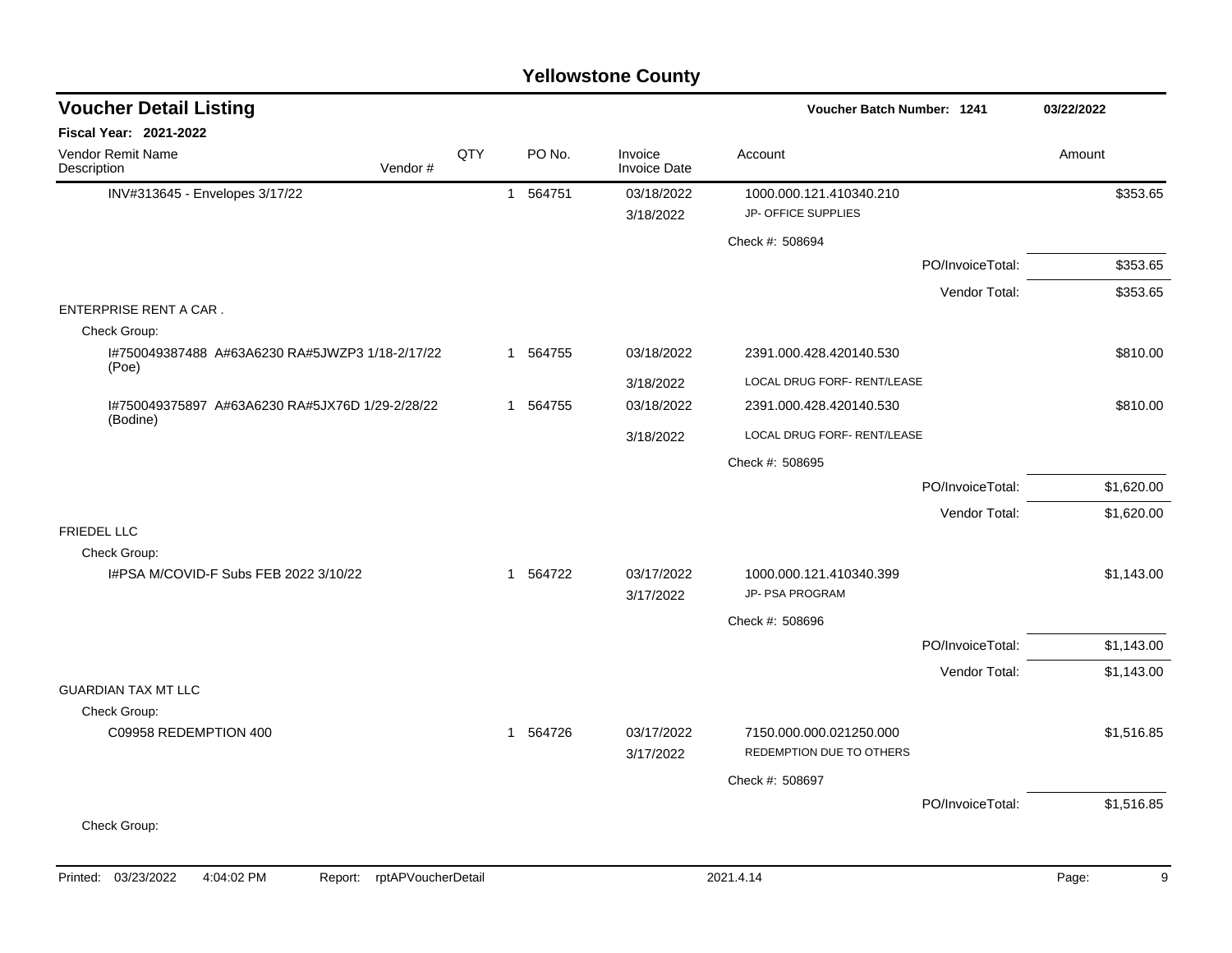|                                                                                                            |         |     |              |          | <b>Yellowstone County</b>      |                                                     |              |
|------------------------------------------------------------------------------------------------------------|---------|-----|--------------|----------|--------------------------------|-----------------------------------------------------|--------------|
| <b>Voucher Detail Listing</b>                                                                              |         |     |              |          |                                | Voucher Batch Number: 1241                          | 03/22/2022   |
| <b>Fiscal Year: 2021-2022</b>                                                                              |         |     |              |          |                                |                                                     |              |
| Vendor Remit Name<br>Description                                                                           | Vendor# | QTY |              | PO No.   | Invoice<br><b>Invoice Date</b> | Account                                             | Amount       |
| C17227 REDEMPTION 401                                                                                      |         |     | $\mathbf{1}$ | 564754   | 03/18/2022<br>3/18/2022        | 7150.000.000.021250.000<br>REDEMPTION DUE TO OTHERS | \$1,007.02   |
| C04011B REDEMPTION 402                                                                                     |         |     | 1            | 564754   | 03/18/2022<br>3/18/2022        | 7150.000.000.021250.000<br>REDEMPTION DUE TO OTHERS | \$1,037.42   |
|                                                                                                            |         |     |              |          |                                | Check #: 508697                                     |              |
|                                                                                                            |         |     |              |          |                                | PO/InvoiceTotal:                                    | \$2,044.44   |
|                                                                                                            |         |     |              |          |                                | Vendor Total:                                       | \$3,561.29   |
| HALLIDAY, WATKINS & MANN, PC                                                                               |         |     |              |          |                                |                                                     |              |
| Check Group:                                                                                               |         |     |              |          |                                |                                                     |              |
| Sale Proceeds DV 18 1386<br>#22000132 NewRez LLC v. Geenen Ck #20223187<br>Tompkins Street, Inc A101-99364 |         |     | 1            | 564745   | 03/18/2022                     | 7151.000.000.021250.000                             | \$198,613.80 |
|                                                                                                            |         |     |              |          | 3/18/2022                      | SHERIFF WRITS & NOTICES DUE TO OTHERS               |              |
|                                                                                                            |         |     |              |          |                                | Check #: 508698                                     |              |
|                                                                                                            |         |     |              |          |                                | PO/InvoiceTotal:                                    | \$198,613.80 |
|                                                                                                            |         |     |              |          |                                | Vendor Total:                                       | \$198,613.80 |
| HERNANDEZ, ABBY                                                                                            |         |     |              |          |                                |                                                     |              |
| Check Group:<br>I#031622 Youth Haircuts                                                                    |         |     | -1           | 564730   | 03/17/2022                     | 2399.000.235.420250.220                             | \$120.00     |
|                                                                                                            |         |     |              |          | 3/17/2022                      | YSC- OPERATING SUPPLIES                             |              |
|                                                                                                            |         |     |              |          |                                | Check #: 508699                                     |              |
|                                                                                                            |         |     |              |          |                                | PO/InvoiceTotal:                                    | \$120.00     |
| HULTENG CCM INC                                                                                            |         |     |              |          |                                | Vendor Total:                                       | \$120.00     |
| Check Group:                                                                                               |         |     |              |          |                                |                                                     |              |
| I# 22-057; Owners Rep Service; Metra Infrastructure; 2/1 -<br>2/28/2022; Shane Swandal                     |         |     |              | 1 564648 | 3/15/2022                      | 2260.000.199.440150.398                             | \$4,455.00   |
|                                                                                                            |         |     |              |          | 3/15/2022                      | ARPA-VARIABLE CONTRACT SERVICES                     |              |
| I# 22-057; Owners Rep Service; Metra Infrastructure ; 2/1 -<br>2/28/2022; Rich Whitney                     |         |     |              | 1 564648 | 3/15/2022                      | 2260.000.199.440150.398                             | \$675.00     |
|                                                                                                            |         |     |              |          | 3/15/2022                      | ARPA-VARIABLE CONTRACT SERVICES                     |              |
|                                                                                                            |         |     |              |          |                                |                                                     |              |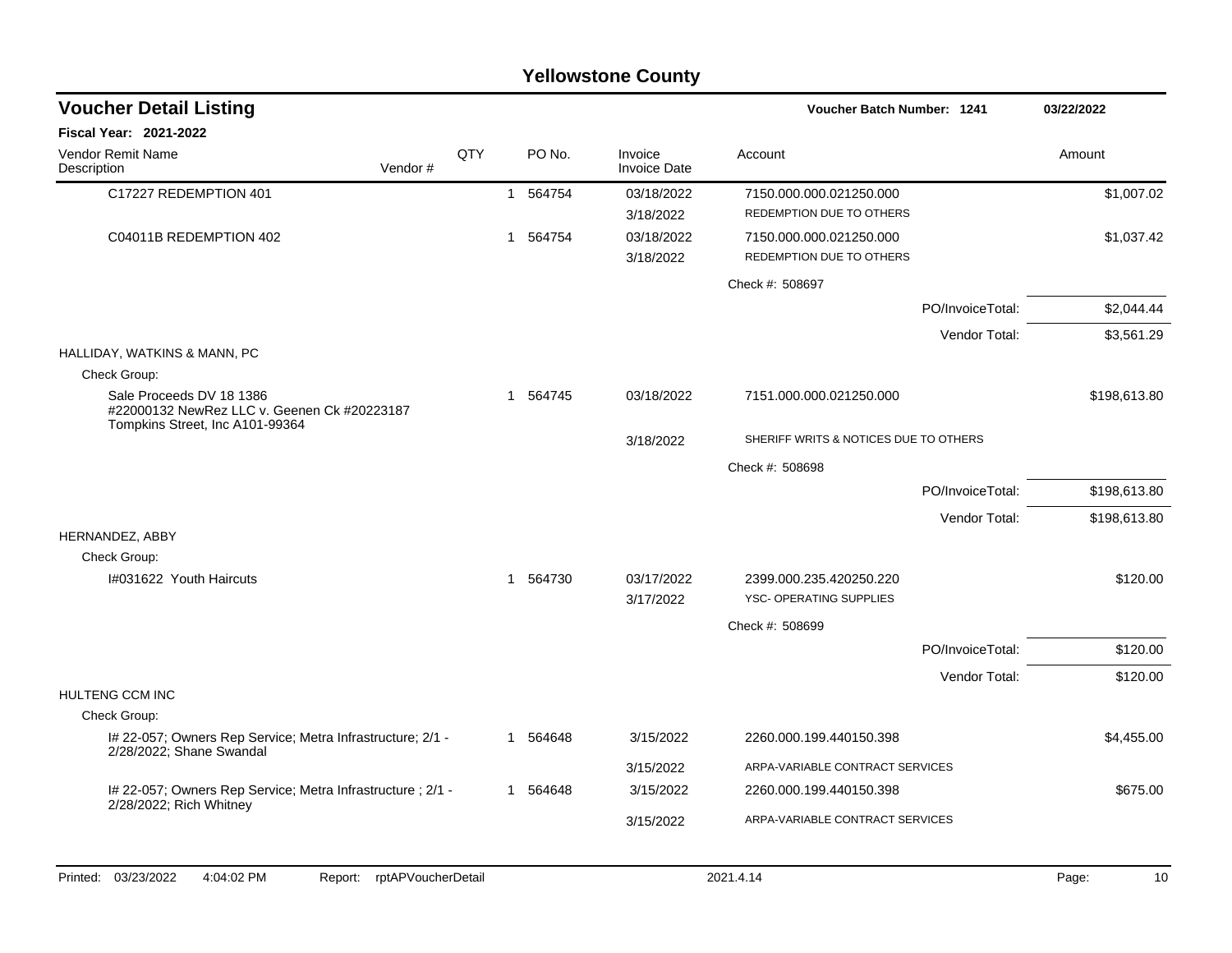| <b>Voucher Detail Listing</b>                                                             |            |    |          |                                | Voucher Batch Number: 1241                                    | 03/22/2022  |
|-------------------------------------------------------------------------------------------|------------|----|----------|--------------------------------|---------------------------------------------------------------|-------------|
| <b>Fiscal Year: 2021-2022</b>                                                             |            |    |          |                                |                                                               |             |
| Vendor Remit Name<br>Vendor#<br>Description                                               | <b>OTY</b> |    | PO No.   | Invoice<br><b>Invoice Date</b> | Account                                                       | Amount      |
| I# 22-057; Owners Rep Service; Metra Infrastructure ; 2/1 -<br>2/28/2022; Shane S. Travel |            |    | 1 564648 | 3/15/2022                      | 2260.000.199.440150.398                                       | \$191.25    |
|                                                                                           |            |    |          | 3/15/2022                      | ARPA-VARIABLE CONTRACT SERVICES                               |             |
| I# 22-057; Owners Rep Service; Metra Infrastructure ; 2/1 -                               |            |    | 1 564648 | 3/15/2022                      | 2260.000.199.440150.398                                       | \$56.93     |
| 2/28/2022; Shane S. Milage                                                                |            |    |          | 3/15/2022                      | ARPA-VARIABLE CONTRACT SERVICES                               |             |
| I# 22-057; Owners Rep Service; Metra Infrastructure ; 2/1 -                               |            |    | 1 564648 | 3/15/2022                      | 2260.000.199.440150.398                                       | \$61.31     |
| 2/28/2022; CGL/PL Insurance                                                               |            |    |          | 3/15/2022                      | ARPA-VARIABLE CONTRACT SERVICES                               |             |
|                                                                                           |            |    |          |                                | Check #: 508700                                               |             |
|                                                                                           |            |    |          |                                | PO/InvoiceTotal:                                              | \$5,439.49  |
|                                                                                           |            |    |          |                                | Vendor Total:                                                 | \$5,439.49  |
| INDUSTRIAL COMMUNICATIONS & ELECTRONICS<br>003555<br>Check Group:                         |            |    |          |                                |                                                               |             |
| I#23342; Radio antenna T576793                                                            |            |    | 1 564734 | 03/18/2022<br>3/18/2022        | 4050.000.599.420110.940<br>SHERIFF- CAPITAL OUTLAY/ EQUIPMENT | \$1,281.70  |
| I#23342; Radio antenna T528208                                                            |            |    | 1 564734 | 03/18/2022<br>3/18/2022        | 4050.000.599.420110.940<br>SHERIFF- CAPITAL OUTLAY/ EQUIPMENT | \$1,489.70  |
| I#23342; EMF combiner - 3 channel T589927                                                 |            | -1 | 564734   | 03/18/2022<br>3/18/2022        | 4050.000.599.420110.940<br>SHERIFF- CAPITAL OUTLAY/ EQUIPMENT | \$7,015.00  |
| I#23342; EMF combiner - 4 channel T527502                                                 |            |    | 1 564734 | 03/18/2022<br>3/18/2022        | 4050.000.599.420110.940<br>SHERIFF- CAPITAL OUTLAY/ EQUIPMENT | \$2,737.00  |
|                                                                                           |            |    |          |                                | Check #: 508701                                               |             |
|                                                                                           |            |    |          |                                | PO/InvoiceTotal:                                              | \$12,523.40 |
|                                                                                           |            |    |          |                                | Vendor Total:                                                 | \$12,523.40 |
| <b>INTERSTATE ENGINEERING.</b>                                                            |            |    |          |                                |                                                               |             |
| Check Group:                                                                              |            |    |          |                                |                                                               |             |
| 1#46395 PROJ#Y1400126.11 OLD HARDIN RD<br><b>SIDEWALK</b>                                 |            |    | 1 564531 | 03/17/2022                     | 2275.000.423.430264.398                                       | \$46,755.52 |
|                                                                                           |            |    |          | 3/17/2022                      | LOCKWOOD PED- VARIABLE CONTRACT SERVICES                      |             |
|                                                                                           |            |    |          |                                | Check #: 508702                                               |             |
|                                                                                           |            |    |          |                                | PO/InvoiceTotal:                                              | \$46,755.52 |
| Printed: 03/23/2022<br>4:04:02 PM<br>Report: rptAPVoucherDetail                           |            |    |          |                                | 2021.4.14                                                     | 11<br>Page: |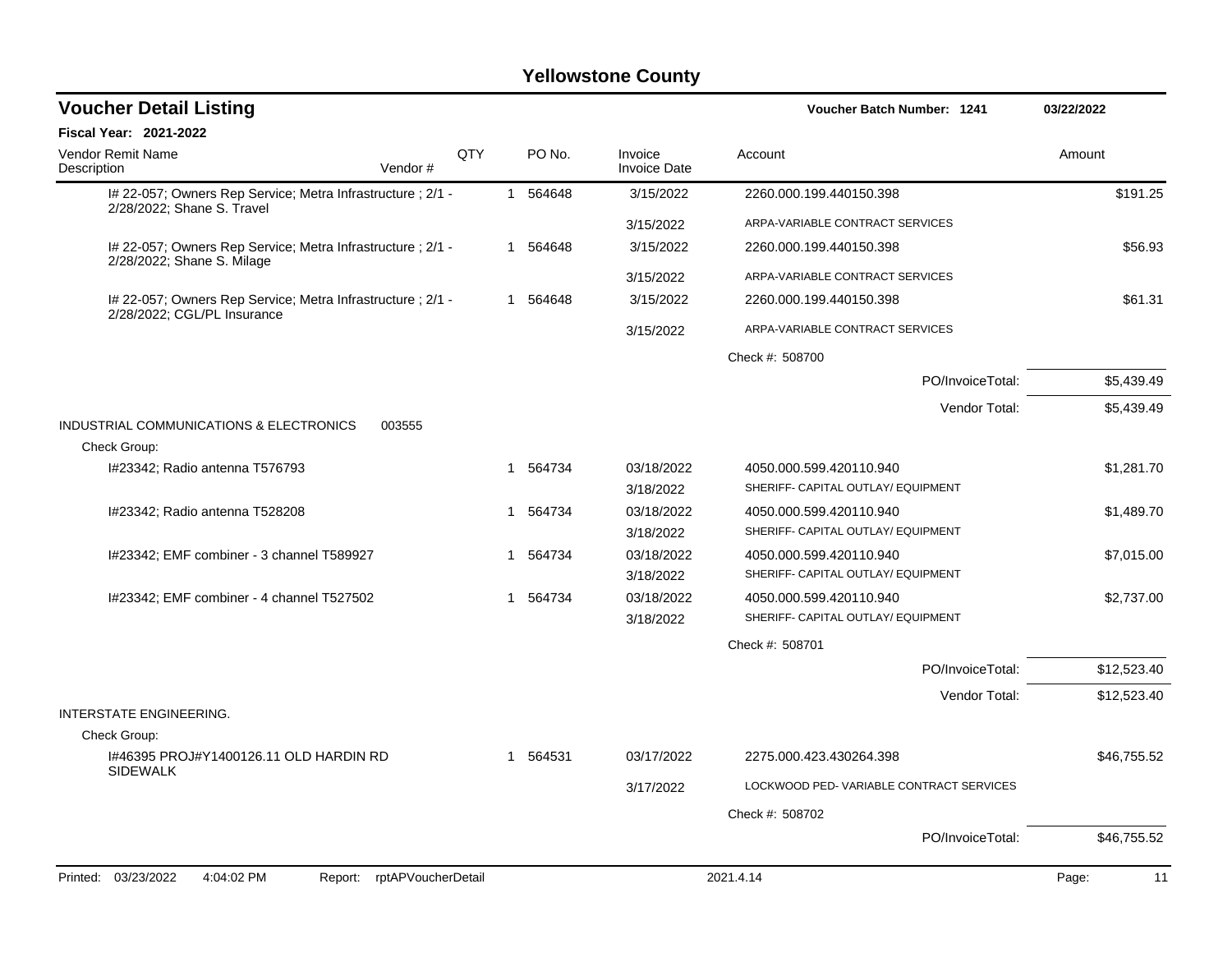| <b>Voucher Detail Listing</b>                                           |                            |     |          |                                | Voucher Batch Number: 1241                           |                  | 03/22/2022  |
|-------------------------------------------------------------------------|----------------------------|-----|----------|--------------------------------|------------------------------------------------------|------------------|-------------|
| <b>Fiscal Year: 2021-2022</b>                                           |                            |     |          |                                |                                                      |                  |             |
| Vendor Remit Name<br>Description                                        | Vendor#                    | QTY | PO No.   | Invoice<br><b>Invoice Date</b> | Account                                              |                  | Amount      |
|                                                                         |                            |     |          |                                |                                                      | Vendor Total:    | \$46,755.52 |
| <b>JIM &amp; TRACY'S ALIGN INC</b>                                      | 037396                     |     |          |                                |                                                      |                  |             |
| Check Group:                                                            |                            |     |          |                                |                                                      |                  |             |
| R/O#68823; Car #40 wheel repair                                         |                            |     | 1 564741 | 03/18/2022<br>3/18/2022        | 2300.000.132.420150.361<br>PATROL- VEHICLE REPAIRS   |                  | \$239.97    |
|                                                                         |                            |     |          |                                | Check #: 508703                                      |                  |             |
|                                                                         |                            |     |          |                                |                                                      | PO/InvoiceTotal: | \$239.97    |
|                                                                         |                            |     |          |                                |                                                      | Vendor Total:    | \$239.97    |
| <b>KELLEY CONNECT</b>                                                   |                            |     |          |                                |                                                      |                  |             |
| Check Group:                                                            |                            |     |          |                                |                                                      |                  |             |
| IN993978 TOSHIBA MAINT 11/21-2/22                                       |                            |     | 1 564727 | 03/17/2022                     | 1000.000.113.410540.362<br>TREASURER-MAINT & REPAIRS |                  | \$49.33     |
|                                                                         |                            |     |          | 3/17/2022                      |                                                      |                  |             |
|                                                                         |                            |     |          |                                | Check #: 508704                                      |                  |             |
|                                                                         |                            |     |          |                                |                                                      | PO/InvoiceTotal: | \$49.33     |
| <b>LUMEN ACCESS BILL</b>                                                |                            |     |          |                                |                                                      | Vendor Total:    | \$49.33     |
| Check Group:                                                            |                            |     |          |                                |                                                      |                  |             |
| I#5104XCA5S3 I#2022067; COURTHOUSE ID#E2198<br>3/8/22                   |                            |     | 1 564758 | 03/18/2022                     | 6060.000.608.500800.345                              |                  | \$840.38    |
|                                                                         |                            |     |          | 3/18/2022                      | TECHNOLOGY- TELEPHONE & TECHNOLOGY                   |                  |             |
|                                                                         |                            |     |          |                                | Check #: 508705                                      |                  |             |
|                                                                         |                            |     |          |                                |                                                      | PO/InvoiceTotal: | \$840.38    |
|                                                                         |                            |     |          |                                |                                                      | Vendor Total:    | \$840.38    |
| <b>MAGIP</b>                                                            | 048548                     |     |          |                                |                                                      |                  |             |
| Check Group:                                                            |                            |     |          |                                |                                                      |                  |             |
| I#04147 Correction to PO 564009 Vendor Quoted Class<br>cost incorrectly |                            |     | 1 564712 | 03/18/2022                     | 6040.000.400.500300.380                              |                  | \$199.00    |
|                                                                         |                            |     |          | 3/18/2022                      | <b>GIS-TRAINING</b>                                  |                  |             |
|                                                                         |                            |     |          |                                | Check #: 508706                                      |                  |             |
|                                                                         |                            |     |          |                                |                                                      | PO/InvoiceTotal: | \$199.00    |
|                                                                         |                            |     |          |                                |                                                      | Vendor Total:    | \$199.00    |
| Printed: 03/23/2022<br>4:04:02 PM                                       | Report: rptAPVoucherDetail |     |          |                                | 2021.4.14                                            |                  | 12<br>Page: |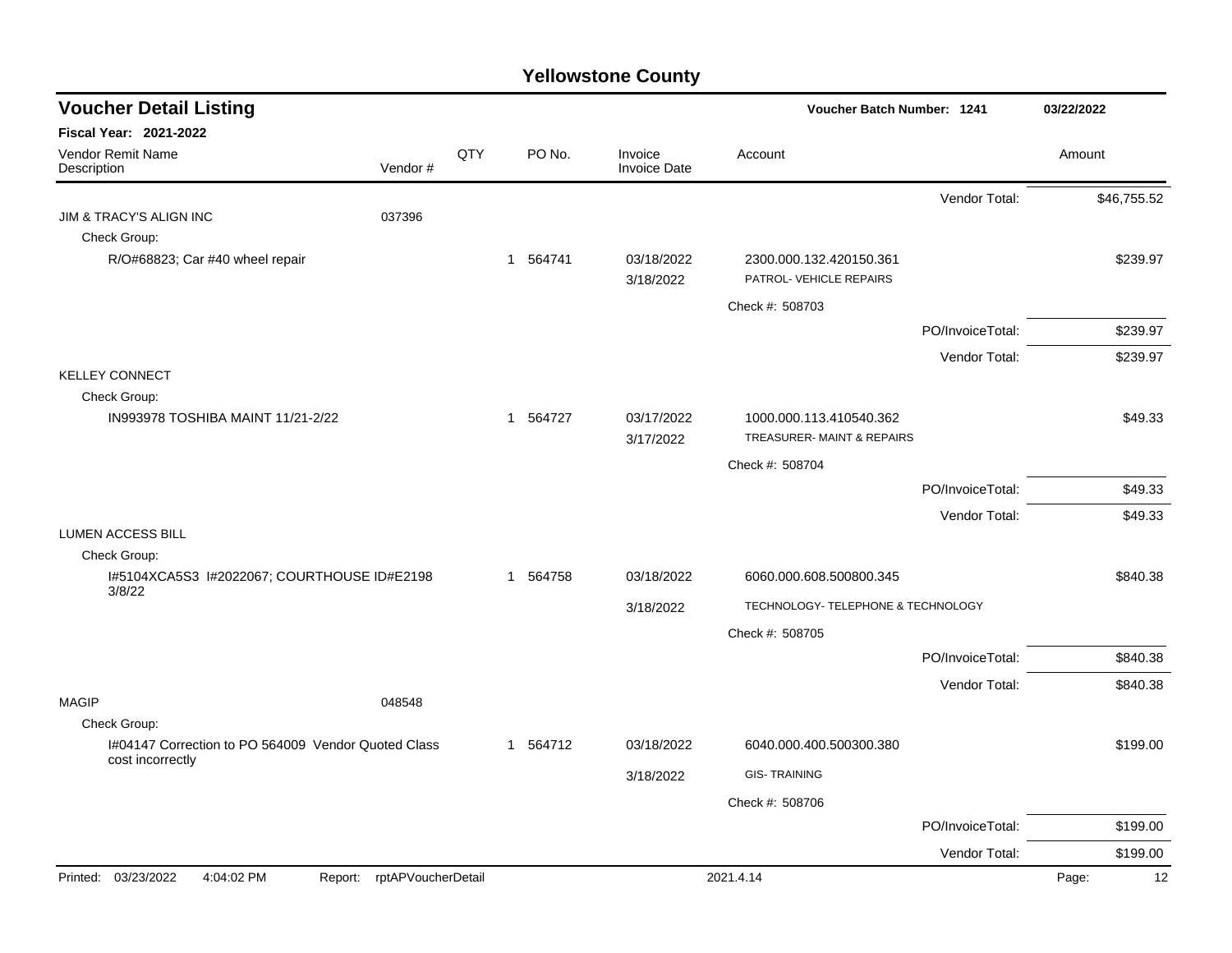| <b>Voucher Detail Listing</b>                                |                            |     |             |                         | Voucher Batch Number: 1241                    |                  | 03/22/2022  |
|--------------------------------------------------------------|----------------------------|-----|-------------|-------------------------|-----------------------------------------------|------------------|-------------|
| <b>Fiscal Year: 2021-2022</b>                                |                            |     |             |                         |                                               |                  |             |
| <b>Vendor Remit Name</b><br>Description                      | Vendor#                    | QTY | PO No.      | Invoice<br>Invoice Date | Account                                       |                  | Amount      |
| <b>MASBO</b>                                                 | 020268                     |     |             |                         |                                               |                  |             |
| Check Group:                                                 |                            |     |             |                         |                                               |                  |             |
| I#10285 Region 5 Spring Workshop - Kim Miller - 03/12/22     |                            |     | 1 564708    | 03/18/2022<br>3/18/2022 | 1000.000.113.410540.380<br>TREASURER-TRAINING |                  | \$95.00     |
| I#'10279 Region 5 Spring Workshop - Sherry Long -<br>03/9/22 |                            |     | 1 564708    | 03/18/2022              | 1000.000.113.410540.380                       |                  | \$95.00     |
|                                                              |                            |     |             | 3/18/2022               | TREASURER-TRAINING                            |                  |             |
|                                                              |                            |     |             |                         | Check #: 508707                               |                  |             |
|                                                              |                            |     |             |                         |                                               | PO/InvoiceTotal: | \$190.00    |
|                                                              |                            |     |             |                         |                                               | Vendor Total:    | \$190.00    |
| METRAPARK PETTY CASH                                         | 011084                     |     |             |                         |                                               |                  |             |
| Check Group:                                                 |                            |     |             |                         |                                               |                  |             |
| I#571878 Shrinkwrap 1/31/22                                  |                            |     | 564738<br>1 | 03/18/2022              | 5810.000.554.460442.220                       |                  | \$43.90     |
|                                                              |                            |     |             | 3/18/2022               | METRA EVENTS- OPERATING SUPPLIES              |                  |             |
| I#571879 Mileage Jan 22 DT                                   |                            |     | 564738<br>1 | 03/18/2022              | 5810.000.551.460442.370                       |                  | \$49.73     |
|                                                              |                            |     |             | 3/18/2022               | METRA ADMIN- TRAVEL/MOVING                    |                  |             |
| 1#571880 Mileage 1/3-2/9/22 TW                               |                            |     | 1 564738    | 03/18/2022              | 5810.000.551.460442.370                       |                  | \$49.73     |
|                                                              |                            |     |             | 3/18/2022               | METRA ADMIN- TRAVEL/MOVING                    |                  |             |
| 1#571881 Dollar Tree 2/15/22 LM                              |                            |     | 1 564738    | 03/18/2022              | 5810.000.553.460442.220                       |                  | \$25.00     |
|                                                              |                            |     |             | 3/18/2022               | METRA CONCESSIONS- OPERATING SUPPLIES         |                  |             |
| I#571882 Postage 2/17/22 DT                                  |                            |     | 1 564738    | 03/18/2022              | 5810.000.551.460442.311                       |                  | \$9.65      |
|                                                              |                            |     |             | 3/18/2022               | METRA ADMIN- POSTAGE                          |                  |             |
| I#571883 Mileage Feb 22 DT                                   |                            |     | 1 564738    | 03/18/2022              | 5810.000.551.460442.370                       |                  | \$49.73     |
|                                                              |                            |     |             | 3/18/2022               | METRA ADMIN- TRAVEL/MOVING                    |                  |             |
| 1#571884 Dollar Tree 3/3/22 LM                               |                            |     | 564738<br>1 | 03/18/2022              | 5810.000.553.460442.220                       |                  | \$50.00     |
|                                                              |                            |     |             | 3/18/2022               | METRA CONCESSIONS- OPERATING SUPPLIES         |                  |             |
| I#571885 Blgs Ace Hrdw 3/10/22 RS                            |                            |     | 564738<br>1 | 03/18/2022              | 5810.000.552.460442.220                       |                  | \$13.98     |
|                                                              |                            |     |             | 3/18/2022               | METRA FACILITIES- OPERATING SUPPLIES          |                  |             |
| I#571886 Mileage 2/10-3/8/22 TW                              |                            |     | 564738<br>1 | 03/18/2022              | 5810.000.551.460442.370                       |                  | \$47.97     |
|                                                              |                            |     |             | 3/18/2022               | METRA ADMIN-TRAVEL/MOVING                     |                  |             |
|                                                              |                            |     |             |                         | Check #: 508708                               |                  |             |
|                                                              |                            |     |             |                         |                                               |                  |             |
| Printed: 03/23/2022<br>4:04:02 PM                            | Report: rptAPVoucherDetail |     |             |                         | 2021.4.14                                     |                  | Page:<br>13 |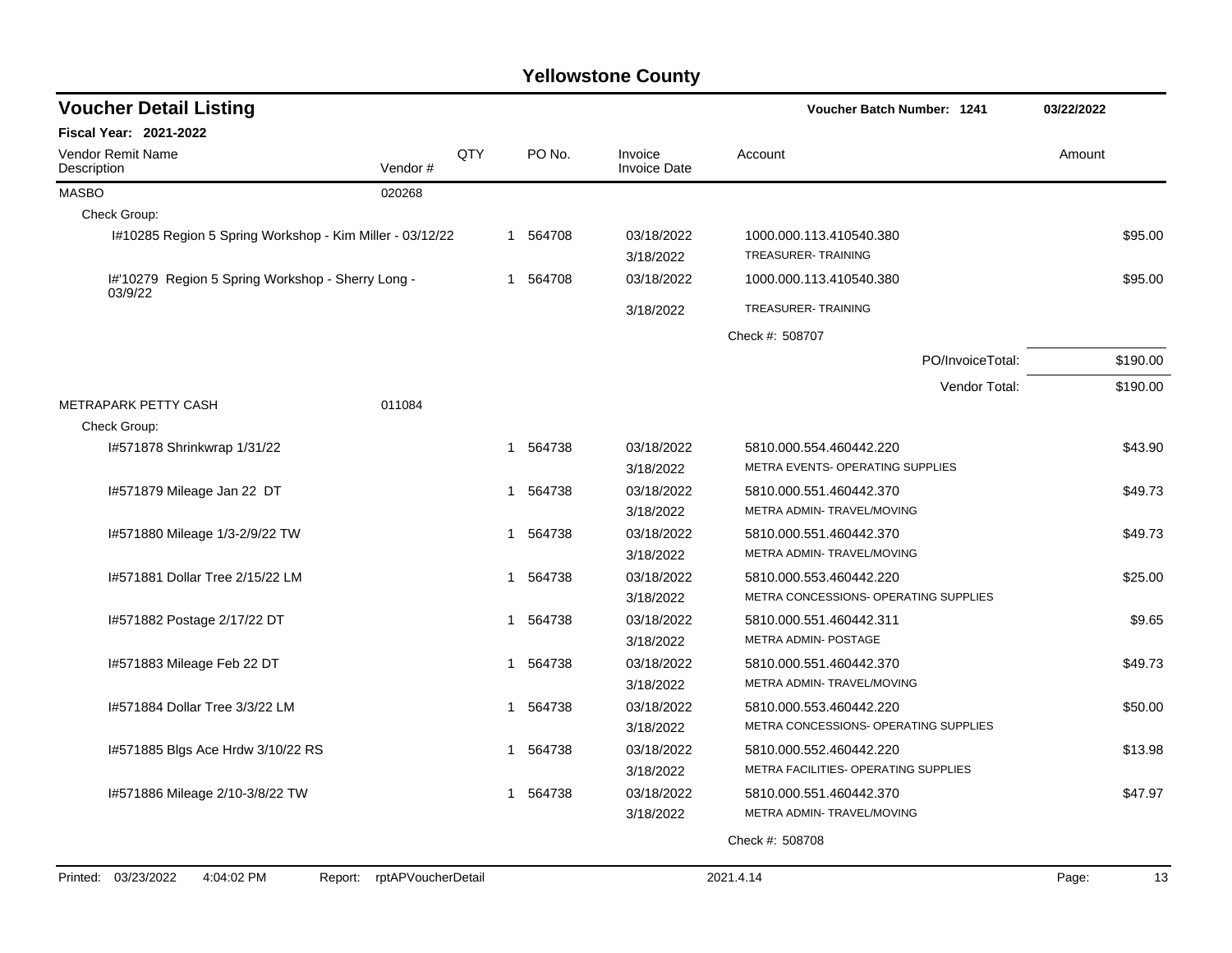| <b>Voucher Detail Listing</b>                         |                    |     |          |                                | Voucher Batch Number: 1241     |                  | 03/22/2022 |          |
|-------------------------------------------------------|--------------------|-----|----------|--------------------------------|--------------------------------|------------------|------------|----------|
| Fiscal Year: 2021-2022                                |                    |     |          |                                |                                |                  |            |          |
| Vendor Remit Name<br>Description                      | Vendor#            | QTY | PO No.   | Invoice<br><b>Invoice Date</b> | Account                        |                  | Amount     |          |
|                                                       |                    |     |          |                                |                                | PO/InvoiceTotal: |            | \$339.69 |
|                                                       |                    |     |          |                                |                                | Vendor Total:    |            | \$339.69 |
| MICHELOTTI-SAWYERS MORTUARY                           | 004190             |     |          |                                |                                |                  |            |          |
| Check Group:<br>CID#T22010; Removal 3/3/22 (Anderson) |                    |     | 1 564735 | 03/18/2022                     | 2300.000.126.420800.202        |                  |            | \$300.00 |
|                                                       |                    |     |          | 3/18/2022                      | CORONER- EXPENSE OF INVEST     |                  |            |          |
|                                                       |                    |     |          |                                | Check #: 508709                |                  |            |          |
|                                                       |                    |     |          |                                |                                | PO/InvoiceTotal: |            | \$300.00 |
|                                                       |                    |     |          |                                |                                | Vendor Total:    |            | \$300.00 |
| MONTANA DAKOTA UTILITIES                              | 040762             |     |          |                                |                                |                  |            |          |
| Check Group:<br>A#77105659799; 3165 KING AVE 3/4/22   |                    |     | 1 564711 | 03/17/2022                     | 2300.000.146.411200.344        |                  |            | \$662.65 |
|                                                       |                    |     |          | 3/17/2022                      | <b>FACILITIES JAIL- GAS</b>    |                  |            |          |
|                                                       |                    |     |          |                                | Check #: 508710                |                  |            |          |
|                                                       |                    |     |          |                                |                                | PO/InvoiceTotal: |            | \$662.65 |
|                                                       |                    |     |          |                                |                                | Vendor Total:    |            | \$662.65 |
| <b>NAPA AUTO PARTS</b>                                | 020015             |     |          |                                |                                |                  |            |          |
| Check Group:<br>I#3977-378540; outlet boxes           |                    |     | 9 564732 | 03/18/2022                     | 2300.000.132.420150.361        |                  |            | \$283.77 |
|                                                       |                    |     |          | 3/18/2022                      | PATROL- VEHICLE REPAIRS        |                  |            |          |
|                                                       |                    |     |          |                                | Check #: 508711                |                  |            |          |
|                                                       |                    |     |          |                                |                                | PO/InvoiceTotal: |            | \$283.77 |
|                                                       |                    |     |          |                                |                                | Vendor Total:    |            | \$283.77 |
| NATURE'S BEAUTY                                       |                    |     |          |                                |                                |                  |            |          |
| Check Group:<br>I#2022-1156, 2/28/22, SNOW PLOW       |                    |     | 1 564756 | 03/18/2022                     | 2689.000.000.430200.362        |                  |            | \$781.25 |
|                                                       |                    |     |          | 3/18/2022                      | RSID 769M ROAD MAINT & REPAIRS |                  |            |          |
|                                                       |                    |     |          |                                | Check #: 508712                |                  |            |          |
|                                                       |                    |     |          |                                |                                | PO/InvoiceTotal: |            | \$781.25 |
| Printed: 03/23/2022<br>4:04:02 PM<br>Report:          | rptAPVoucherDetail |     |          |                                | 2021.4.14                      |                  | Page:      | 14       |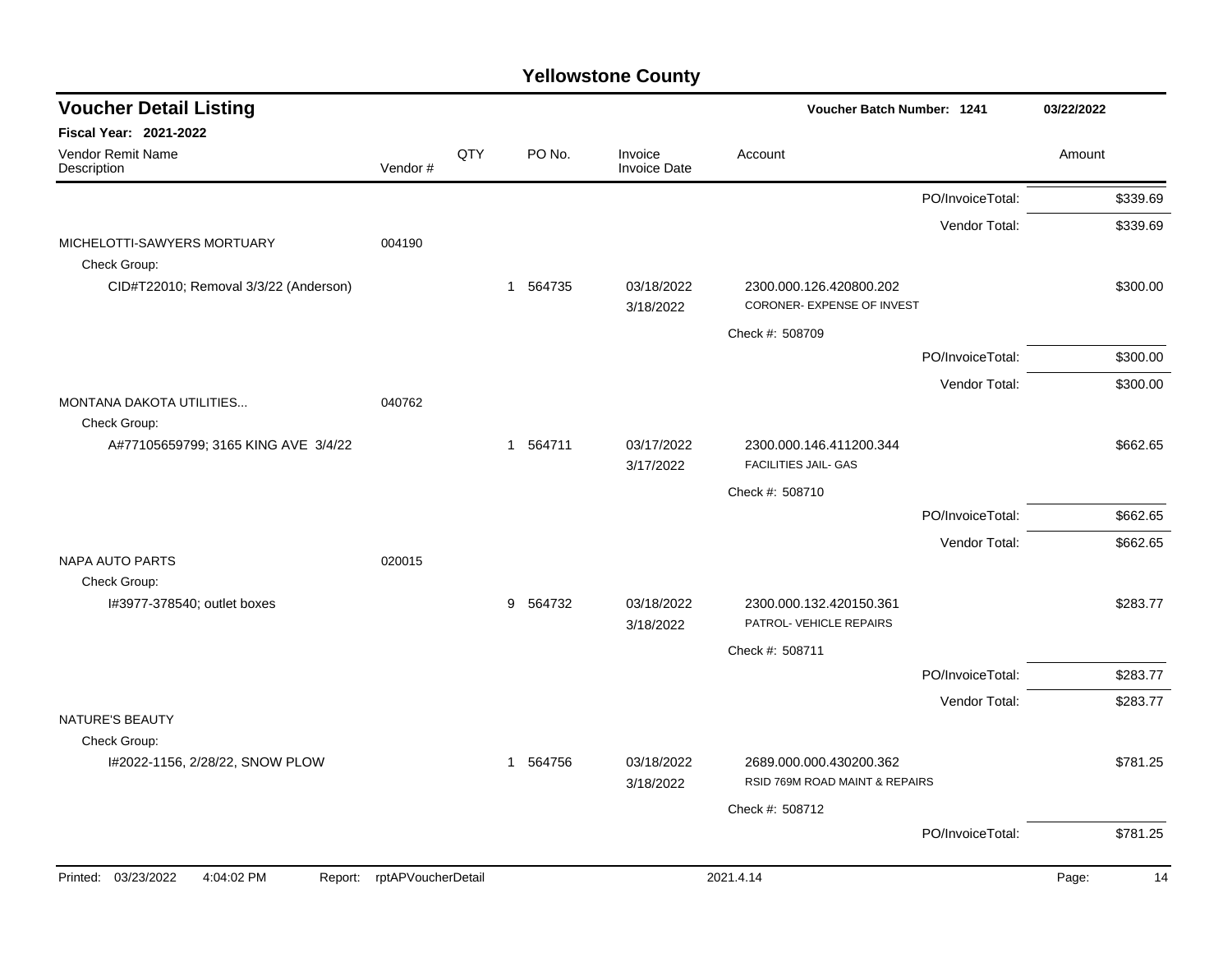| <b>Voucher Detail Listing</b>                                          |                            |     |          |                                | Voucher Batch Number: 1241      |                  | 03/22/2022  |
|------------------------------------------------------------------------|----------------------------|-----|----------|--------------------------------|---------------------------------|------------------|-------------|
| <b>Fiscal Year: 2021-2022</b>                                          |                            |     |          |                                |                                 |                  |             |
| Vendor Remit Name<br>Description                                       | Vendor#                    | QTY | PO No.   | Invoice<br><b>Invoice Date</b> | Account                         |                  | Amount      |
|                                                                        |                            |     |          |                                |                                 | Vendor Total:    | \$781.25    |
| NORTHWESTERN ENERGY<br>Check Group:                                    | 045035                     |     |          |                                |                                 |                  |             |
| A#0219102-1 ELECTRIC 2/2/22                                            |                            |     | 1 564709 | 03/17/2022                     | 2830.000.414.430800.340         |                  | \$197.01    |
|                                                                        |                            |     |          | 3/17/2022                      | JUNK VEHICLE- UTILITIES         |                  |             |
|                                                                        |                            |     |          |                                | Check #: 508713                 |                  |             |
|                                                                        |                            |     |          |                                |                                 | PO/InvoiceTotal: | \$197.01    |
|                                                                        |                            |     |          |                                |                                 | Vendor Total:    | \$197.01    |
| PITNEY BOWES<br>Check Group:                                           |                            |     |          |                                |                                 |                  |             |
| A#0017002376 1#1020262641 1/1-3/31/22 SENDPRO                          |                            |     | 1 564747 | 03/18/2022                     | 1000.000.111.410510.363         |                  | \$216.00    |
| <b>METER RENTAL</b>                                                    |                            |     |          | 3/18/2022                      | FINANCE- MACHINE MAINTENANCE    |                  |             |
|                                                                        |                            |     |          |                                | Check #: 508714                 |                  |             |
|                                                                        |                            |     |          |                                |                                 | PO/InvoiceTotal: | \$216.00    |
|                                                                        |                            |     |          |                                |                                 | Vendor Total:    | \$216.00    |
| PUBLIC UTILITIES                                                       | 005150                     |     |          |                                |                                 |                  |             |
| Check Group:<br>A#241023 Payne bldg. 3/10/22                           |                            |     | 1 564736 | 03/18/2022                     | 2300.000.135.420180.342         |                  | \$194.46    |
|                                                                        |                            |     |          | 3/18/2022                      | <b>MISC-WATER</b>               |                  |             |
|                                                                        |                            |     |          |                                | Check #: 508715                 |                  |             |
|                                                                        |                            |     |          |                                |                                 | PO/InvoiceTotal: | \$194.46    |
|                                                                        |                            |     |          |                                |                                 | Vendor Total:    | \$194.46    |
| SAYE, PAULA                                                            |                            |     |          |                                |                                 |                  |             |
| Check Group:<br>3/17/2022; Pro Tem Services for Judge Carter - 1/2 Day |                            |     | 1 564757 | 03/18/2022                     | 1000.000.121.410340.357         |                  | \$200.00    |
|                                                                        |                            |     |          | 3/18/2022                      | JP- OTHER PROFESSIONAL SERVICES |                  |             |
|                                                                        |                            |     |          |                                | Check #: 508716                 |                  |             |
|                                                                        |                            |     |          |                                |                                 | PO/InvoiceTotal: | \$200.00    |
|                                                                        |                            |     |          |                                |                                 | Vendor Total:    | \$200.00    |
| Printed: 03/23/2022<br>4:04:02 PM                                      | Report: rptAPVoucherDetail |     |          |                                | 2021.4.14                       |                  | Page:<br>15 |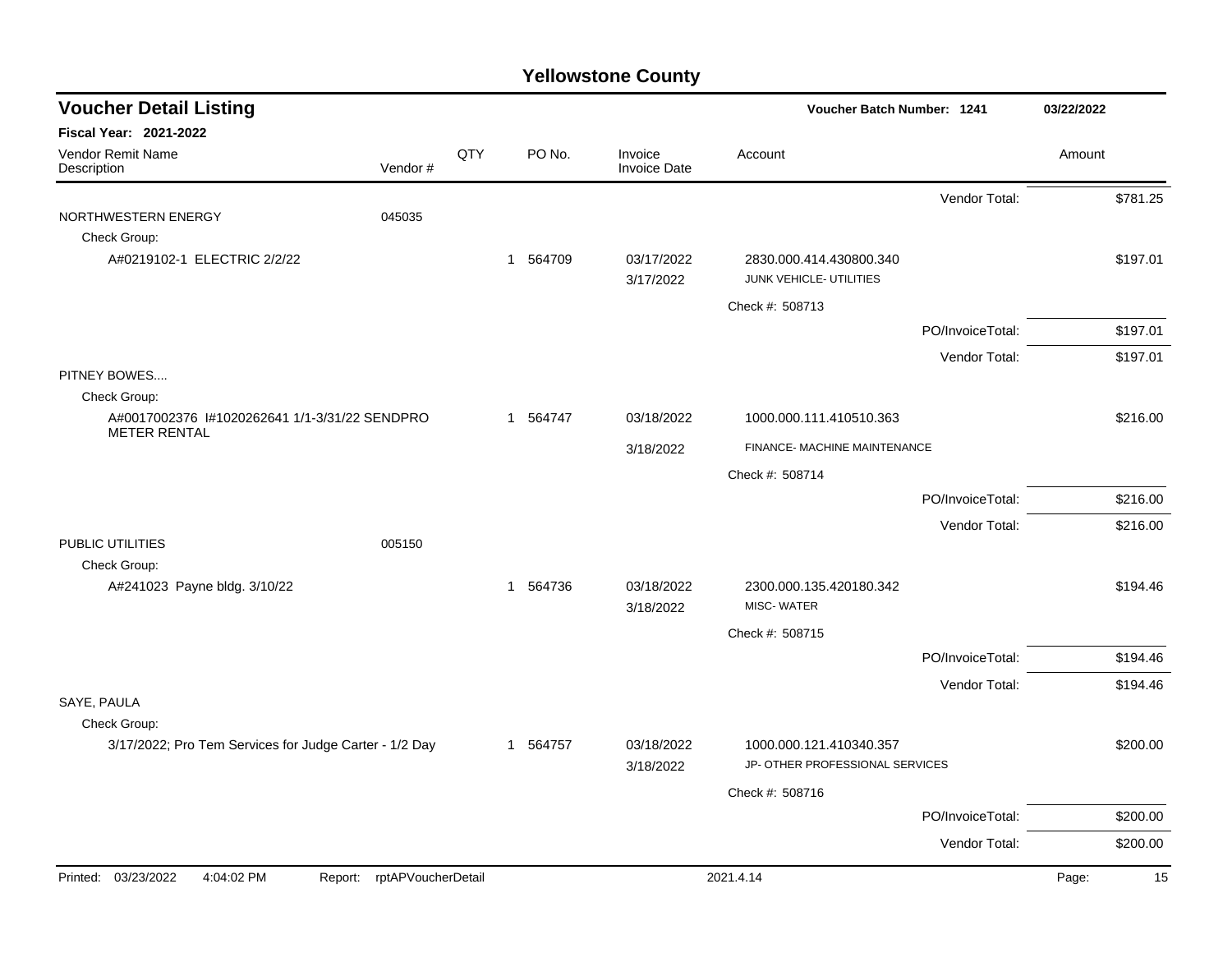| <b>Voucher Detail Listing</b>               |         |     |              |                                | Voucher Batch Number: 1241                               |                  | 03/22/2022  |
|---------------------------------------------|---------|-----|--------------|--------------------------------|----------------------------------------------------------|------------------|-------------|
| <b>Fiscal Year: 2021-2022</b>               |         |     |              |                                |                                                          |                  |             |
| Vendor Remit Name<br>Description            | Vendor# | QTY | PO No.       | Invoice<br><b>Invoice Date</b> | Account                                                  |                  | Amount      |
| <b>SCL HEALTH SYSTEM</b>                    |         |     |              |                                |                                                          |                  |             |
| Check Group:                                |         |     |              |                                |                                                          |                  |             |
| I#P2132269250 MEDICAL SERVICE 11/12/21 (BK) |         |     | 1 564719     | 03/18/2022<br>3/18/2022        | 2300.000.136.420200.356<br>DETENTION-DOCTORS/HOSPITALS   |                  | \$196.17    |
| I#P2132269170 MEDICAL SERVICE 1/17/22 (DR)  |         |     | 564719<br>-1 | 03/18/2022<br>3/18/2022        | 2300.000.136.420200.356<br>DETENTION- DOCTORS/HOSPITALS  |                  | \$299.25    |
|                                             |         |     |              |                                | Check #: 508717                                          |                  |             |
|                                             |         |     |              |                                |                                                          | PO/InvoiceTotal: | \$495.42    |
| SIRCHIE FINGER PRINT LABORATORIES           | 036990  |     |              |                                |                                                          | Vendor Total:    | \$495.42    |
| Check Group:                                |         |     |              |                                |                                                          |                  |             |
| I#0533730-IN; photo ref. scale              |         |     | 4 564742     | 03/18/2022<br>3/18/2022        | 2300.000.131.420140.202<br>DETECTIVES- EXPENSE OF INVEST |                  | \$54.50     |
|                                             |         |     |              |                                | Check #: 508718                                          |                  |             |
|                                             |         |     |              |                                |                                                          | PO/InvoiceTotal: | \$54.50     |
|                                             |         |     |              |                                |                                                          | Vendor Total:    | \$54.50     |
| STARPLEX CORPORATION<br>Check Group:        | 042999  |     |              |                                |                                                          |                  |             |
| 1#51278 Celeb. Talent 3/12/22 Clean         |         |     | 1 564743     | 03/18/2022<br>3/18/2022        | 5810.000.554.460442.367<br>METRA EVENTS- JANITORIAL      |                  | \$728.51    |
|                                             |         |     |              |                                | Check #: 508719                                          |                  |             |
|                                             |         |     |              |                                |                                                          | PO/InvoiceTotal: | \$728.51    |
|                                             |         |     |              |                                |                                                          | Vendor Total:    | \$728.51    |
| SUMMIT FOOD SERVICE, LLC<br>Check Group:    |         |     |              |                                |                                                          |                  |             |
| I#2000137923 HAIRCUTS FEB 2022 3/14/22      |         |     | 1 564729     | 03/17/2022<br>3/17/2022        | 2300.000.136.420200.220<br>DETENTION- OPERATING SUPPLIES |                  | \$321.40    |
| I#2000137923 COMMISSARY SALES FEB 2022      |         |     | 1 564729     | 03/17/2022<br>3/17/2022        | 2300.000.136.420200.220<br>DETENTION- OPERATING SUPPLIES |                  | \$46,235.00 |
|                                             |         |     |              |                                |                                                          |                  |             |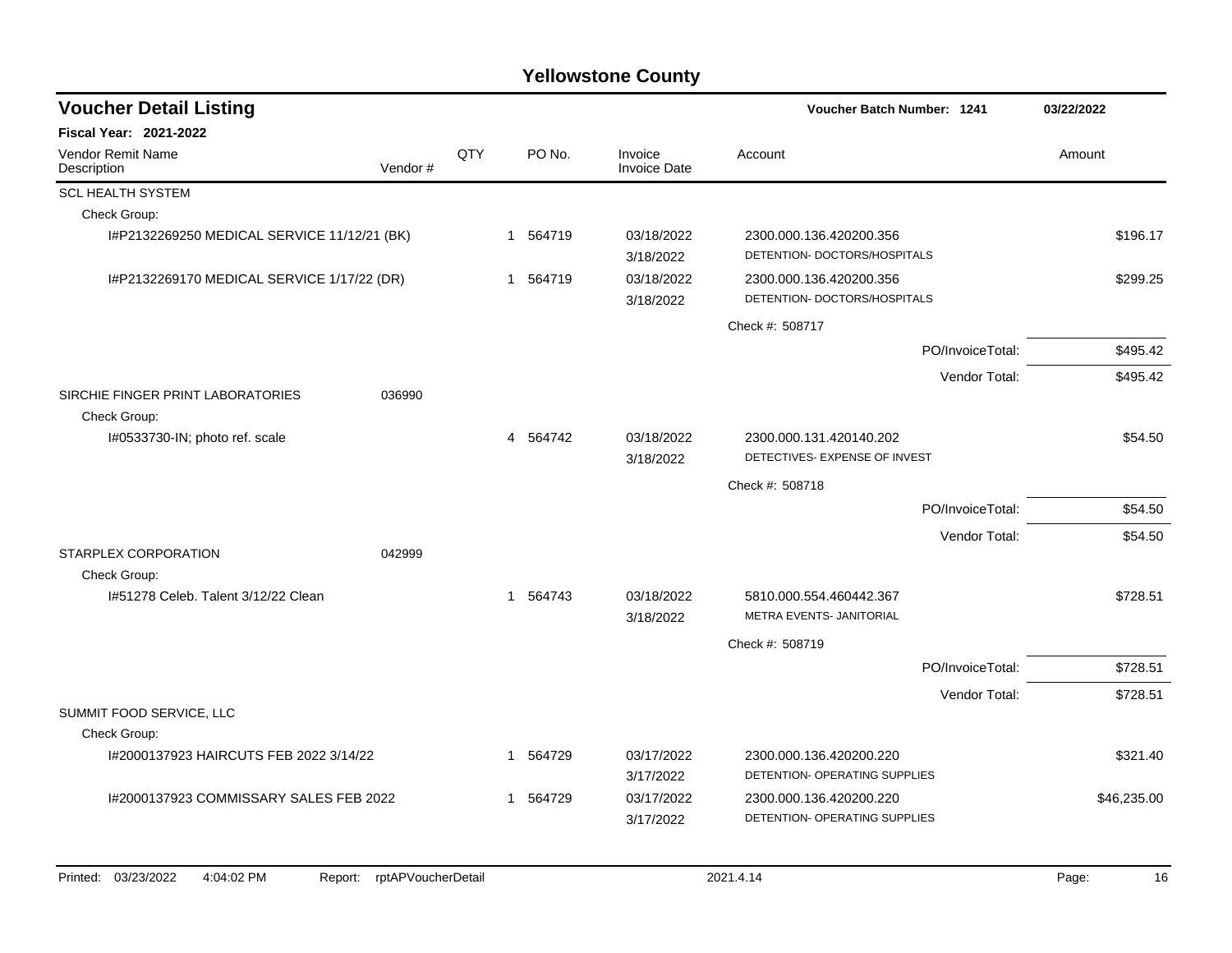| <b>Yellowstone County</b> |  |
|---------------------------|--|
|---------------------------|--|

| <b>Voucher Detail Listing</b>                                |                    |     |  |          |                                | Voucher Batch Number: 1241                               |                  | 03/22/2022  |
|--------------------------------------------------------------|--------------------|-----|--|----------|--------------------------------|----------------------------------------------------------|------------------|-------------|
| <b>Fiscal Year: 2021-2022</b>                                |                    |     |  |          |                                |                                                          |                  |             |
| Vendor Remit Name<br>Description                             | Vendor#            | QTY |  | PO No.   | Invoice<br><b>Invoice Date</b> | Account                                                  |                  | Amount      |
| I#2000137924 INDIGENT SALES FEB 2022                         |                    |     |  | 1 564729 | 03/17/2022<br>3/17/2022        | 2300.000.136.420200.220<br>DETENTION- OPERATING SUPPLIES |                  | \$5,136.62  |
|                                                              |                    |     |  |          |                                | Check #: 508720                                          |                  |             |
|                                                              |                    |     |  |          |                                |                                                          | PO/InvoiceTotal: | \$51,693.02 |
|                                                              |                    |     |  |          |                                |                                                          | Vendor Total:    | \$51,693.02 |
| <b>TRANSITIONAL MARKETING</b><br>Check Group:                |                    |     |  |          |                                |                                                          |                  |             |
| INV 7485 Metra MV Signage                                    |                    |     |  | 1 564752 | 03/18/2022<br>3/18/2022        | 1000.000.113.410540.210<br>TREASURER- OFFICE SUPPLIES    |                  | \$728.95    |
|                                                              |                    |     |  |          |                                | Check #: 508721                                          |                  |             |
|                                                              |                    |     |  |          |                                |                                                          | PO/InvoiceTotal: | \$728.95    |
|                                                              |                    |     |  |          |                                |                                                          | Vendor Total:    | \$728.95    |
| US FOODS INC<br>Check Group:                                 | 002926             |     |  |          |                                |                                                          |                  |             |
| I#5626592 A#94194115 Napkins 3/16/22                         |                    |     |  | 1 564702 | 03/17/2022<br>3/17/2022        | 2399.000.235.420250.221<br>YSC- FOOD SUPPLIES            |                  | \$41.30     |
| I#5626592 A#94194115 Bleach, Liners, Spray Bottle<br>3/16/22 |                    |     |  | 1 564702 | 03/17/2022                     | 2399.000.235.420250.224                                  |                  | \$65.57     |
|                                                              |                    |     |  |          | 3/17/2022                      | YSC- JANITORIAL SUPPLIES                                 |                  |             |
| I#5626592 A#94194115 Food 3/16/22                            |                    |     |  | 1 564702 | 03/17/2022<br>3/17/2022        | 2399.000.235.420250.223<br>YSC-FOOD                      |                  | \$1,318.05  |
|                                                              |                    |     |  |          |                                | Check #: 508722                                          |                  |             |
|                                                              |                    |     |  |          |                                |                                                          | PO/InvoiceTotal: | \$1,424.92  |
|                                                              |                    |     |  |          |                                |                                                          | Vendor Total:    | \$1,424.92  |
| VALDEZ, JASON<br>Check Group:                                | 042595             |     |  |          |                                |                                                          |                  |             |
| I#PER DIEM JAIL COM MEETING 4/4-4/6/22                       |                    |     |  | 1 564701 | 03/17/2022<br>3/17/2022        | 2300.000.136.420200.370<br><b>DETENTION- TRAVEL</b>      |                  | \$63.00     |
|                                                              |                    |     |  |          |                                | Check #: 508723                                          |                  |             |
|                                                              |                    |     |  |          |                                |                                                          | PO/InvoiceTotal: | \$63.00     |
| Printed: 03/23/2022<br>4:04:02 PM<br>Report:                 | rptAPVoucherDetail |     |  |          |                                | 2021.4.14                                                |                  | Page:<br>17 |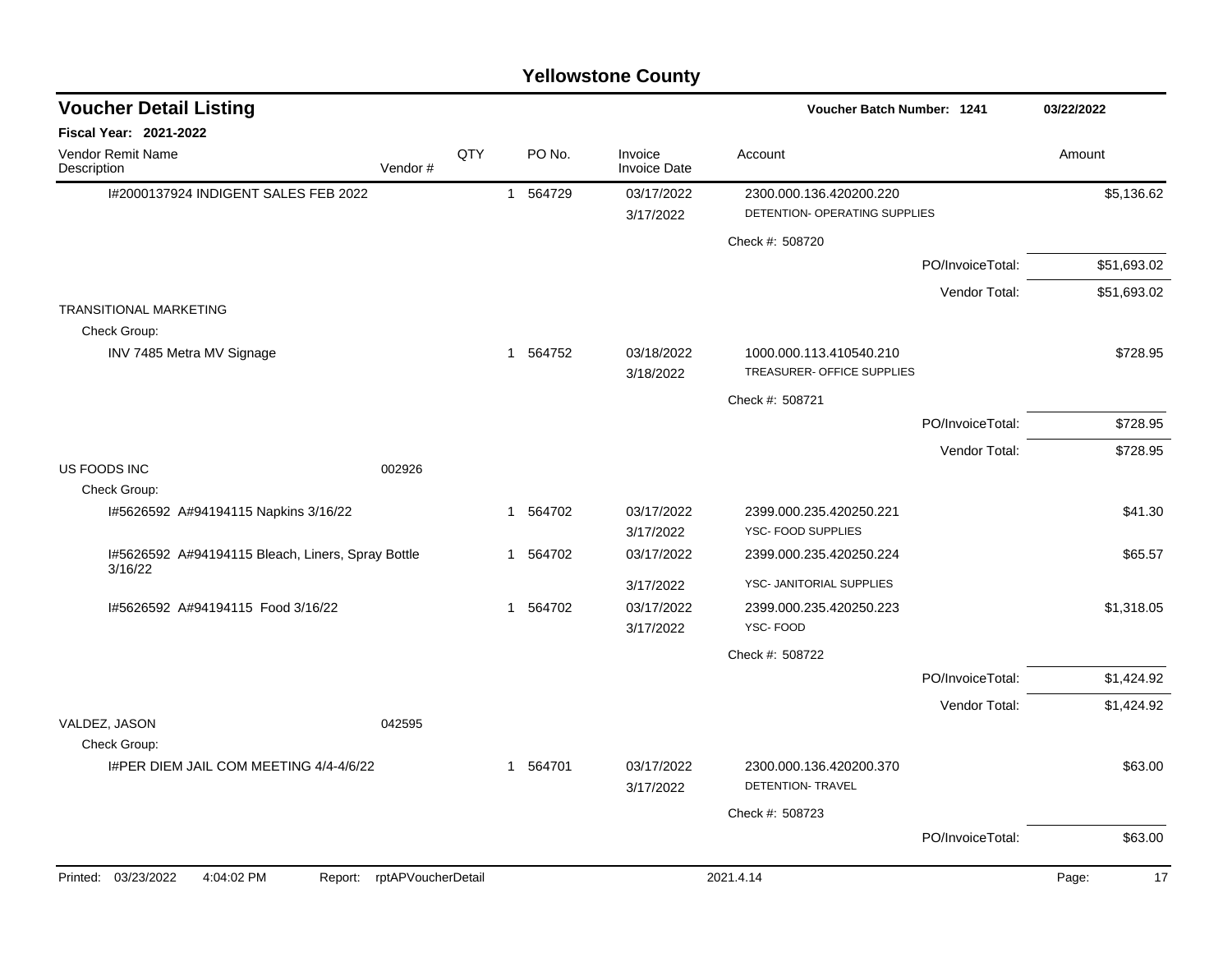| <b>Voucher Detail Listing</b>                                      |                               |     |              |                                | <b>Voucher Batch Number: 1241</b>                        |                  | 03/22/2022  |
|--------------------------------------------------------------------|-------------------------------|-----|--------------|--------------------------------|----------------------------------------------------------|------------------|-------------|
| Fiscal Year: 2021-2022                                             |                               |     |              |                                |                                                          |                  |             |
| Vendor Remit Name<br>Description                                   | Vendor#                       | QTY | PO No.       | Invoice<br><b>Invoice Date</b> | Account                                                  |                  | Amount      |
|                                                                    |                               |     |              |                                |                                                          | Vendor Total:    | \$63.00     |
| <b>VERIZON WIRELESS</b>                                            |                               |     |              |                                |                                                          |                  |             |
| Check Group:                                                       |                               |     |              |                                |                                                          |                  |             |
| I#9901173035 A#471819657-0001; SHERIFFS<br>DETECTIVE 3/7-4/6/22    |                               |     | 1 564746     | 03/18/2022                     | 2300.000.131.420140.345                                  |                  | \$405.99    |
|                                                                    |                               |     |              | 3/18/2022                      | DETECTIVES- TELEPHONE & TECHNOLOGY                       |                  |             |
| 1#9901173035 A#471819657-0001; SHERIFFS ADMIN<br>$3/7 - 4/6/22$    |                               |     | 1 564746     | 03/18/2022                     | 2300.000.130.420110.345                                  |                  | \$212.90    |
|                                                                    |                               |     |              | 3/18/2022                      | ADMIN-TELEPHONE & TECHNOLOGY                             |                  |             |
| 1#9901173035 A#471819657-0001; SHERIFFS ANIMAL<br>CNTRL 3/7-4/6/22 |                               |     | 1 564746     | 03/18/2022                     | 2300.000.137.440600.345                                  |                  | \$41.84     |
|                                                                    |                               |     |              | 3/18/2022                      | ANIMAL CONTROL- TELEPHONE & TECHNOLOGY                   |                  |             |
| 1#9901173035 A#471819657-0001; SHERIFFS CIVIL<br>$3/7 - 4/6/22$    |                               |     | 1 564746     | 03/18/2022                     | 2300.000.133.420160.345                                  |                  | \$97.80     |
|                                                                    |                               |     |              | 3/18/2022                      | CIVIL- TELEPHONE & TECHNOLOGY                            |                  |             |
| 1#9901173035 A#471819657-0001; SHERIFFS<br>CORONER 3/7-4/6/22      |                               |     | 1 564746     | 03/18/2022                     | 2300.000.126.420800.345                                  |                  | \$83.16     |
|                                                                    |                               |     |              | 3/18/2022                      | CORONER- TELEPHONE & TECHNOLOGY                          |                  |             |
| I#9901173035 A#471819657-0001; SHERIFFS PATROL<br>$3/7 - 4/6/22$   |                               |     | 1 564746     | 03/18/2022                     | 2300.000.132.420150.345                                  |                  | \$546.17    |
|                                                                    |                               |     |              | 3/18/2022                      | PATROL- TELEPHONE & TECHNOLOGY                           |                  |             |
| I#9901173035 A#471819657-0001; YDCF 3/7-4/6/22                     |                               |     | 564746<br>-1 | 03/18/2022                     | 2300.000.136.420200.345                                  |                  | \$405.80    |
|                                                                    |                               |     |              | 3/18/2022                      | DETENTION- TELEPHONE & TECHNOLOGY                        |                  |             |
|                                                                    |                               |     |              |                                | Check #: 508724                                          |                  |             |
|                                                                    |                               |     |              |                                |                                                          | PO/InvoiceTotal: | \$1,793.66  |
|                                                                    |                               |     |              |                                |                                                          | Vendor Total:    | \$1,793.66  |
| <b>WESTERN OFFICE EQUIPMENT</b>                                    | 006450                        |     |              |                                |                                                          |                  |             |
| Check Group:                                                       |                               |     |              |                                |                                                          |                  |             |
| I#56730; toners HP413X/410X/38A/80X 3/16/22                        |                               |     | 1 564737     | 03/18/2022<br>3/18/2022        | 2300.000.130.420110.210<br><b>ADMIN- OFFICE SUPPLIES</b> |                  | \$392.00    |
|                                                                    |                               |     |              |                                | Check #: 508725                                          |                  |             |
|                                                                    |                               |     |              |                                |                                                          | PO/InvoiceTotal: | \$392.00    |
|                                                                    |                               |     |              |                                |                                                          | Vendor Total:    | \$392.00    |
|                                                                    |                               |     |              |                                |                                                          |                  |             |
| Printed: 03/23/2022<br>4:04:02 PM                                  | rptAPVoucherDetail<br>Report: |     |              |                                | 2021.4.14                                                |                  | 18<br>Page: |